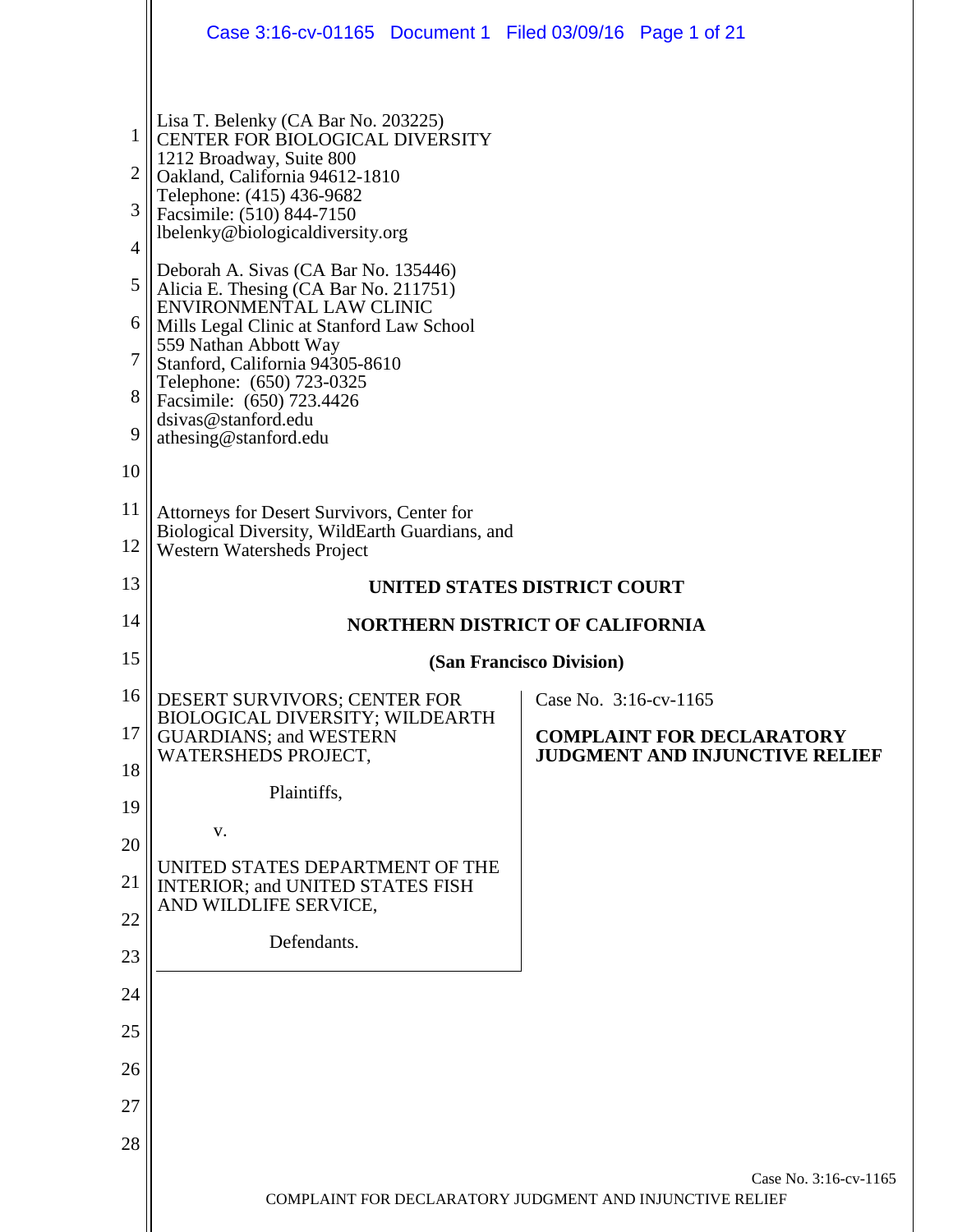# 1

## **INTRODUCTION**

2 3 4 5 1. The Bi-State Sage-Grouse is a small, genetically unique population of the greater sage-grouse that straddles the border of eastern California and western Nevada. These iconic birds, known for their elaborate mating dance, have lost half of their habitat and experienced even greater population losses.

6 7 8 9 10 11 12 13 14 15 16 2. In 2013, after years of research and consideration, the U.S. Fish and Wildlife Service ("Service"), the federal agency charged with listing determinations under the Endangered Species Act, proposed listing the Bi-State Sage-Grouse as a threatened species and proposed to designate over 1.8 million acres of habitat as critical habitat for the Bi-State Sage-Grouse population. Then, in 2015, the Service reversed its position and withdrew its science-based listing proposal. Although the Service found that some of the isolated populations of Bi-State Sage-Grouse may be completely wiped out in the foreseeable future, it irrationally concluded that the Bi-State Sage-Grouse was not endangered or threatened throughout a significant portion of its range. It also relied on the same uncertain conservation measures that, just two years earlier, the Service correctly deemed insufficient to protect the bird when it proposed listing the Bi-State Sage-Grouse.

17 18 19 20 21 3. Plaintiff environmental groups challenge the withdrawal of the proposed rule to list the species because it was arbitrary and capricious and not in accordance with the law. Plaintiffs seek, *inter alia,* an order directing the agency to vacate that decision and remand the proposed listing rule to the Service to reconsider listing the Bi-State Sage-Grouse as required by the Endangered Species Act.

22

## **JURISDICTION**

23 24 25 26 27 28 4. This action arises under the Endangered Species Act ("ESA"), 16 U.S.C. §§ 1531- 44, and the Administrative Procedure Act, 5 U.S.C. §§ 551, 701-06 ("APA"). The Court has jurisdiction over this action pursuant to 28 U.S.C. §§ 1331 (federal question), 1346 (United States as defendant), 1361 (action to compel agency performance of duty), and/or 2201-2202 (declaratory and injunctive relief). Plaintiffs have properly given notice to Defendants of their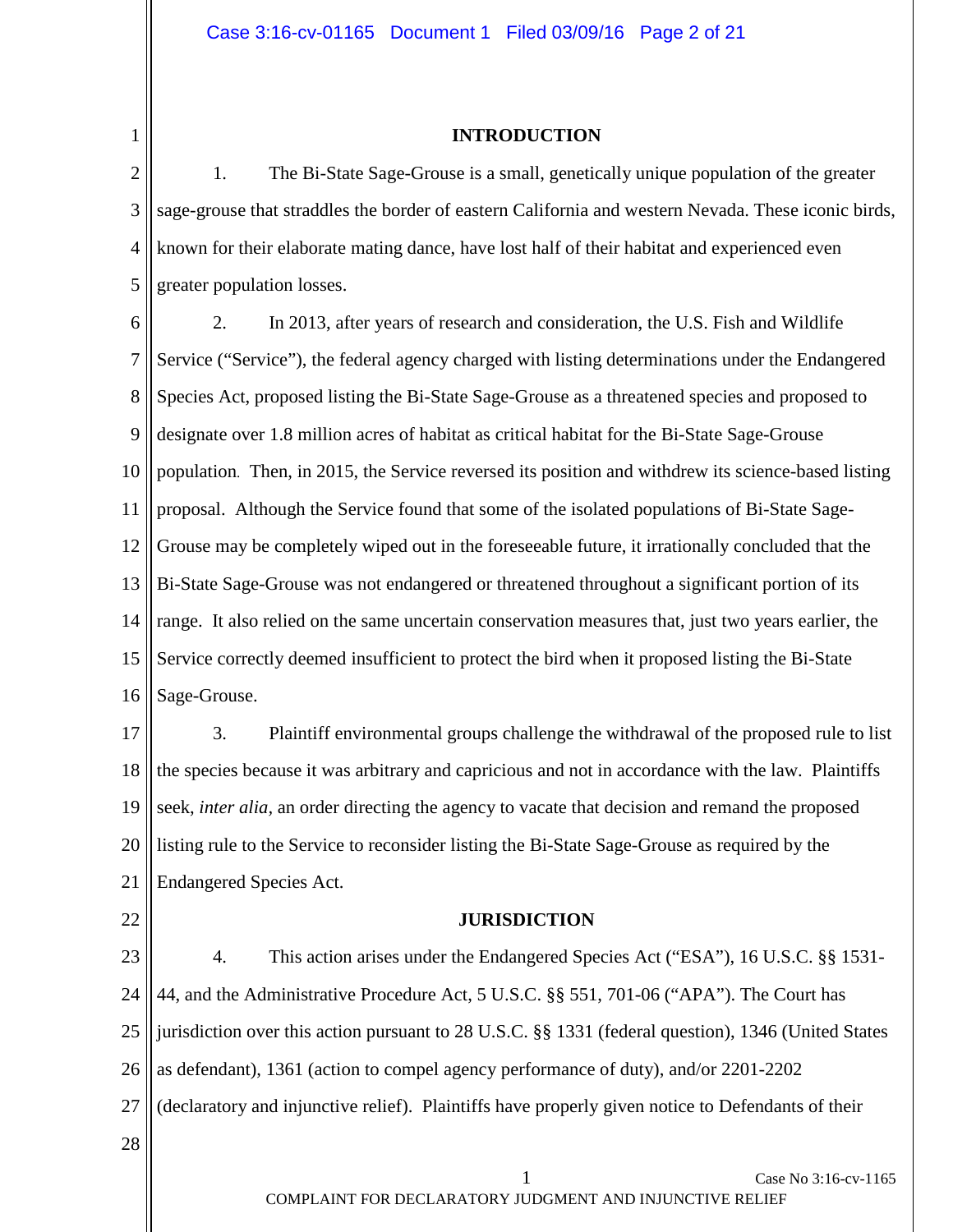1 claims under the ESA in accordance with 16 U.S.C. § 1540(g)(2).

 $\mathbb{I}$ 

| $\overline{c}$ | <b>VENUE</b>                                                                                        |  |
|----------------|-----------------------------------------------------------------------------------------------------|--|
| 3              | 5.<br>Venue is properly vested in this Court under 28 U.S.C. § 1391(e) because Desert               |  |
| 4              | Survivors resides in this district, and Center for Biological Diversity is incorporated in and      |  |
| 5              | maintains an office in this district.                                                               |  |
| 6              | <b>INTRADISTRICT ASSIGNMENT</b>                                                                     |  |
| 7              | 6.<br>Pursuant to Civil Local Rules $3-2(c)$ and $3-2(d)$ , this action is properly assigned to     |  |
| 8              | either the San Francisco or Oakland Division of this Court because Plaintiff Desert Survivors       |  |
| 9              | resides in Alameda County, and Plaintiff Center for Biological Diversity maintains offices in       |  |
| 10             | Alameda County.                                                                                     |  |
| 11             | <b>PARTIES</b>                                                                                      |  |
| 12             | 7.<br>Plaintiff DESERT SURVIVORS is a non-profit corporation based in Oakland,                      |  |
| 13             | California. Desert Survivors is a conservation organization with more than 700 members              |  |
| 14             | primarily in California and Nevada, focused on the protection of desert plants, wildlife, and       |  |
| 15             | ecosystems. Desert Survivors also engages in a vigorous program of public education about desert    |  |
| 16             | lands and their unique character. Desert Survivors' primary goals are to protect fragile desert     |  |
| 17             | lands and to teach visitors to those lands about their value. Desert Survivors leads educational    |  |
| 18             | trips to desert lands. Desert Survivors has led more than 400 such trips to the desert including    |  |
| 19             | many trips to areas inhabited by the Bi-State Sage-Grouse including in and near Mono Lake, the      |  |
| 20             | Bodie Hills, and the White Mountains.                                                               |  |
| 21             | 8.<br>Desert Survivors brings this action on its own institutional behalf and on behalf of          |  |
| 22             | its members, many of whom regularly enjoy and will continue to enjoy educational, recreational,     |  |
| 23             | and scientific activities regarding the Bi-State Sage-Grouse. The interests of Desert Survivors and |  |
| 24             | its members in observing, studying, and otherwise enjoying the Bi-State Sage-Grouse have been       |  |
| 25             | harmed by defendants' actions.                                                                      |  |
| 26             | Plaintiff CENTER FOR BIOLOGICAL DIVERSITY ("the Center") is a non-profit<br>9.                      |  |
| 27             | $501(c)(3)$ corporation headquartered in Tucson, Arizona, with offices throughout the country,      |  |
| 28             |                                                                                                     |  |
|                | $\overline{2}$<br>Case No 3:16-cv-1165.<br>COMPLAINT FOR DECLARATORY JUDGMENT AND INJUNCTIVE RELIEF |  |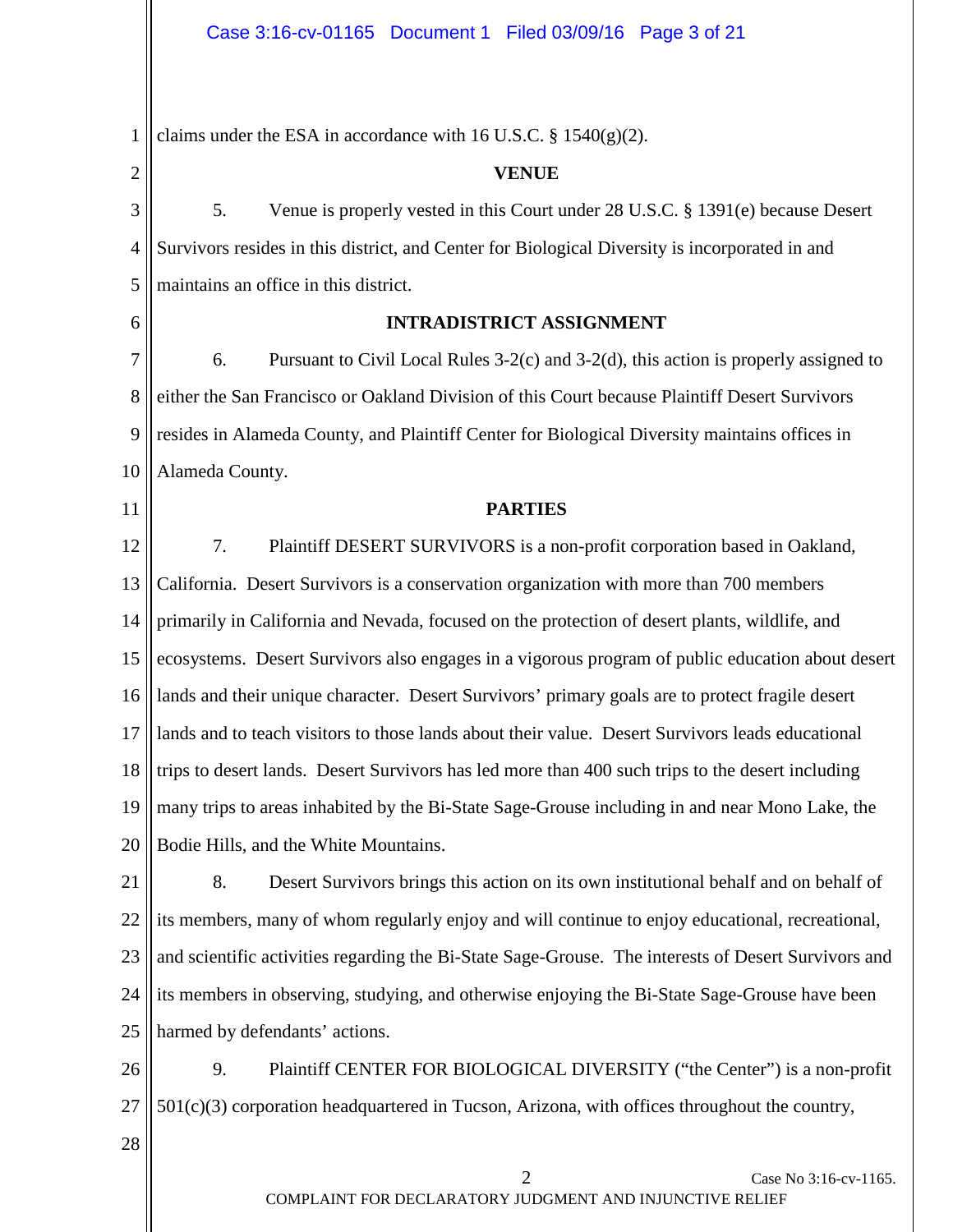## Case 3:16-cv-01165 Document 1 Filed 03/09/16 Page 4 of 21

1 2 3 4 5 6 including in California and Nevada. The Center is dedicated to the preservation, protection, and restoration of biodiversity, native species, and ecosystems. The Center works through science, law, and policy to secure a future for all species, great or small, hovering on the brink of extinction. The Center has more than 50,000 members, including many who reside in, explore, and enjoy the native species and ecosystems of California and Nevada where the Bi-State Sage-Grouse Distinct Population Segment is located.

7 8 9 10 11 10. The Center brings this action on its own institutional behalf and on behalf of its members, many of whom regularly enjoy and will continue to enjoy educational, recreational, and scientific activities regarding the Bi-State Sage-Grouse. The interests of the Center and its members in observing, studying, and otherwise enjoying the Bi-State Sage-Grouse have been harmed by defendants' actions.

12 13 14 15 16 11. Plaintiff WILDEARTH GUARDIANS ("Guardians") is a west-wide non-profit conservation organization with over 130,000 members and activists dedicated to protecting the wildlife, wild places, wild rivers, and the health of the American West. Guardians has a longstanding interest in protecting and restoring the Bi-State Sage-Grouse and its habitat in California and Nevada.

17 18 19 20 21 12. Guardians brings this action on its own institutional behalf and on behalf of its members, many of whom regularly enjoy and will continue to enjoy educational, recreational, and scientific activities regarding the Bi-State Sage-Grouse. The interests of Guardians and its members in observing, studying, and otherwise enjoying the Bi-State Sage-Grouse have been harmed by defendants' actions.

22 23 24 25 26 27 13. Plaintiff WESTERN WATERSHEDS PROJECT ("WWP") is a conservation organization that was founded in 1993 with the mission of protecting and restoring western watersheds and wildlife on public lands through education, research, public policy initiatives, and litigation. Headquartered in Hailey, Idaho, WWP has 1,400 members and field offices in Idaho, California, Montana, Oregon, Wyoming, and Arizona. WWP has actively advocated for statutory and regulatory protection of sagebrush-obligate species, including the Bi-State Sage-Grouse, since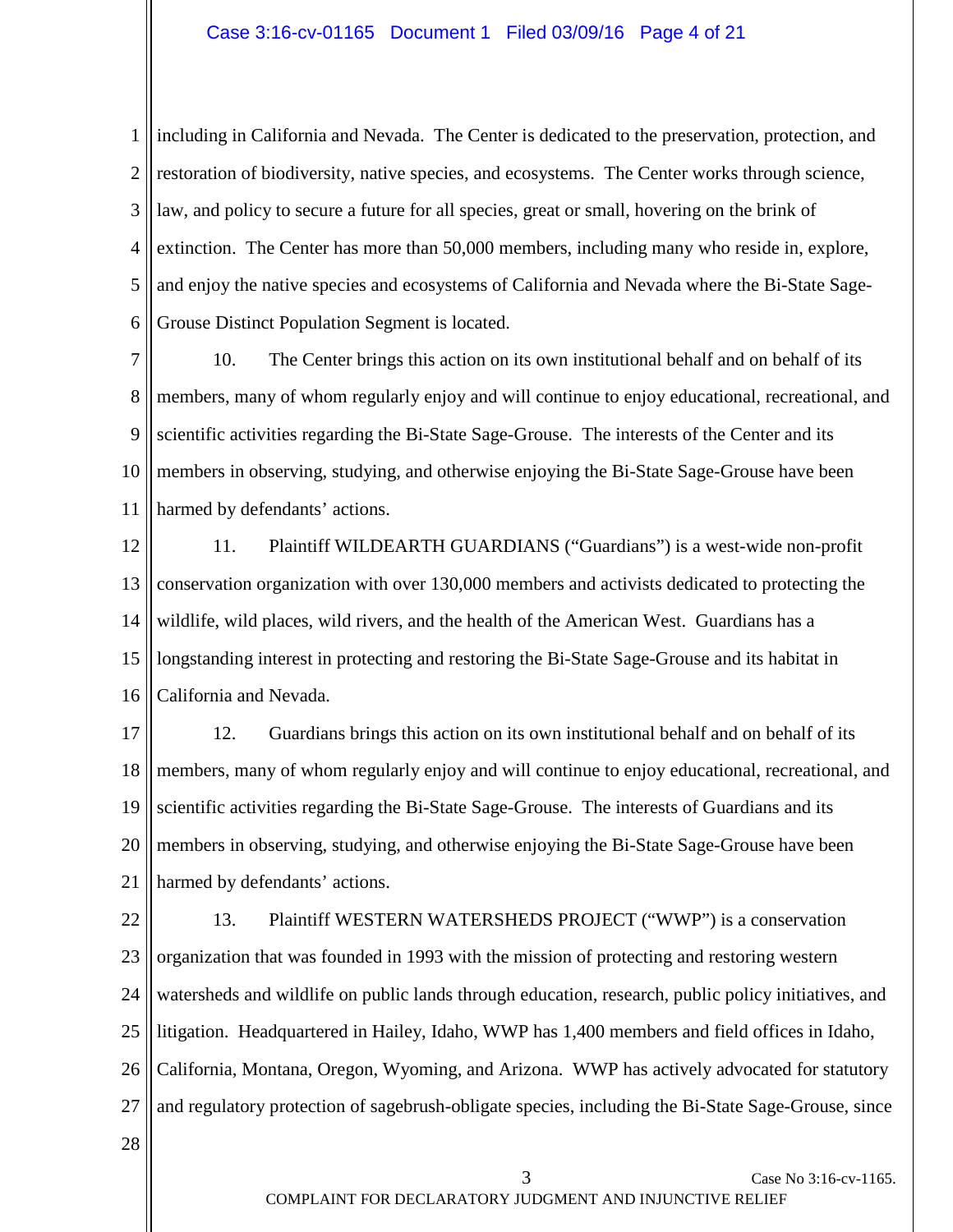1 its formation.

2 3 4 5 6 14. WWP brings this action on its own institutional behalf and on behalf of its members, many of whom regularly enjoy and will continue to enjoy educational, recreational, and scientific activities regarding the Bi-State Sage-Grouse. The interests of WWP and its members in observing, studying, and otherwise enjoying the Bi-State Sage-Grouse have been harmed by defendants' actions.

7 8 9 10 15. Defendant UNITED STATES DEPARTMENT OF THE INTERIOR ("Interior") is ultimately responsible for the administration and implementation of the ESA with regard to terrestrial endangered and threatened species, and for compliance with all other federal laws applicable to the Interior.

11 12 13 14 15 16. Defendant UNITED STATES FISH AND WILDLIFE SERVICE ("Service") is an agency within the Interior authorized and required by law to protect and manage the fish, wildlife, and native plant resources of the United States, including enforcing and implementing the ESA. The Service has been delegated primary authority for the day-to-day administration of the ESA with respect to terrestrial species.

16

17

## **LEGAL BACKGROUND**

### **A. Listing a Distinct Population Segment Under the Endangered Species Act**

18 19 20 17. The ESA was enacted, in part, to provide a "means by whereby the ecosystems upon which endangered species and threatened species depend may be conserved [and] a program for the conservation of such endangered species and threatened species." 16 U.S.C. § 1531(b).

21 22 23 24 25 26 27 18. The Service decides to list a species as endangered or threatened under the ESA based upon a consideration of five factors: "A) the present or threatened destruction, modification, or curtailment of [the species'] habitat or range; B) overutilization for commercial, recreational, scientific, or educational purposes; C) disease or predation; D) the inadequacy of existing regulatory mechanisms; or E) other natural or manmade factors affecting [the species'] continued existence." 16 U.S.C. § 1533(a)(1). The Service must make listing decisions "solely on the basis of the best scientific and commercial data available." 16 U.S.C. § 1533(b)(1)(A). Listing of a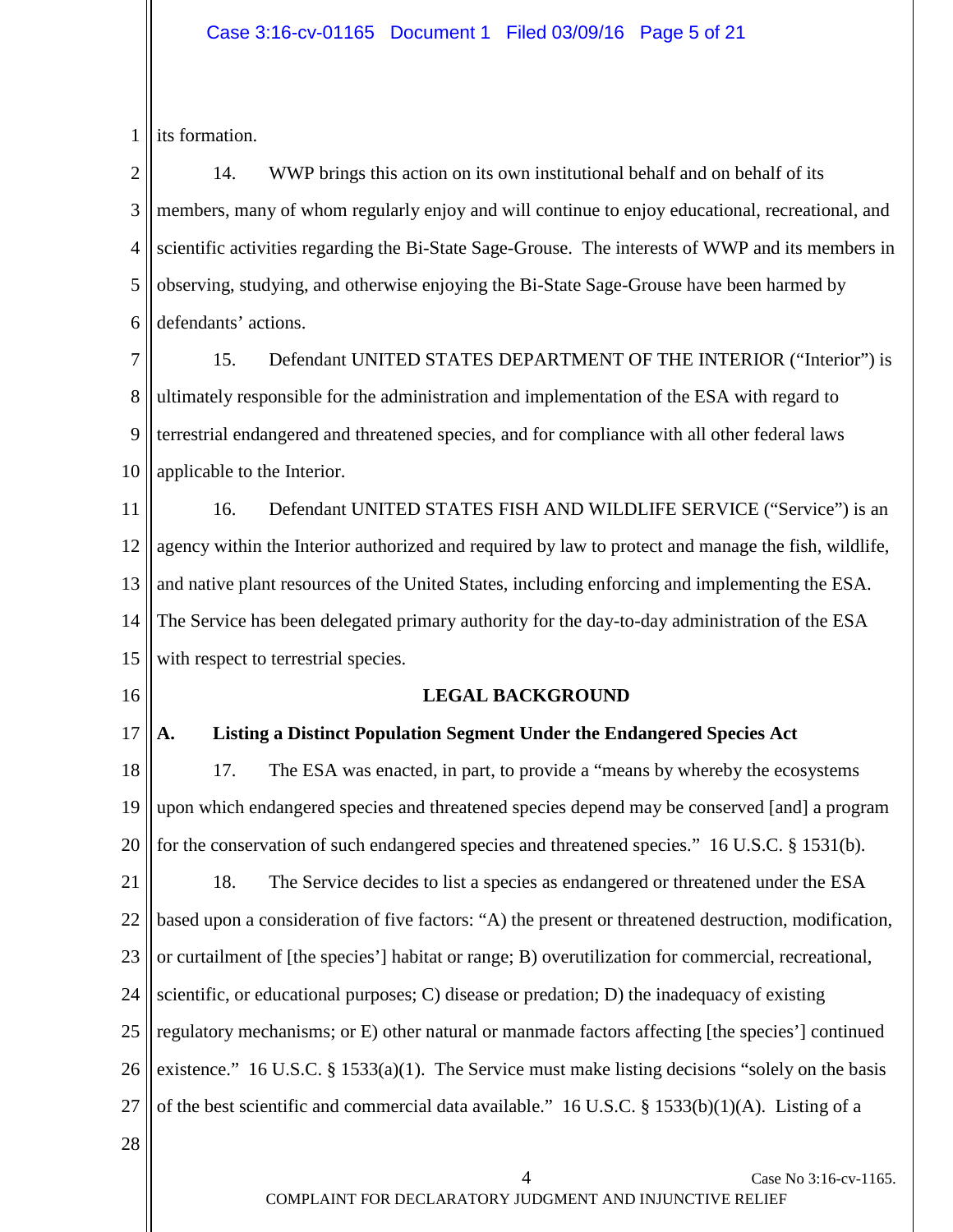1 species may be done in response to a petition. 16 U.S.C. § 1533(b)(3)(A).

2 3 4 5 6 7 8 9 19. The ESA defines a "species" as including "any distinct population segment of any species of vertebrate fish or wildlife which interbreeds when mature." 16 U.S.C. § 1532(16). The Service weighs three factors in determining whether a segment of a species is a Distinct Population Segment ("DPS") and should be listed: 1) the discreteness of the population segment in relation to the remainder of the species to which it belongs; 2) the significance of the population segment to the species to which it belongs; and 3) the population segment's conservation status – whether it would treated as endangered or threatened if it were a species – in relation to the ESA. 61 Fed. Reg. 4725 (Feb. 7, 1996).

10

## **B. Significant Portion of Its Range Policy**

11 12 13 14 20. Under the ESA, the Interior and the Service must list a species if it is endangered or threatened throughout "all or a significant portion of its range." 16 U.S.C. §§ 1532(6) (defining "endangered species"), 1532(20) (defining "threatened species"), 1533(a)-(b) (describing the listing process).

15 16 17 18 19 21. On July 1, 2014, the Interior and the Service published the Final Policy on Interpretation of the Phrase "Significant Portion of Its Range" in the Endangered Species Act's Definitions of "Endangered Species" and "Threatened Species" ("SPOR Policy"), a final rule interpreting the statutory language "significant portion of its range." 79 Fed. Reg. 37578-612 (July 1, 2014).

20 21 22 23 24 25 26 22. The SPOR Policy concludes, "if a species is found to be endangered or threatened throughout a significant portion of its range, the entire species is listed as endangered or threatened, respectively, and the [ESA's] protections apply to all individuals of the species wherever found." 79 Fed. Reg. at 37578. Additionally, "if a vertebrate species is endangered or threatened throughout [a significant portion of its range], and the population in that significant portion is a valid [DPS, the agency] will list the DPS rather than the entire taxonomic species or subspecies." *Id*.

27

23. A portion of the species' range is significant under the SPOR Policy "if the species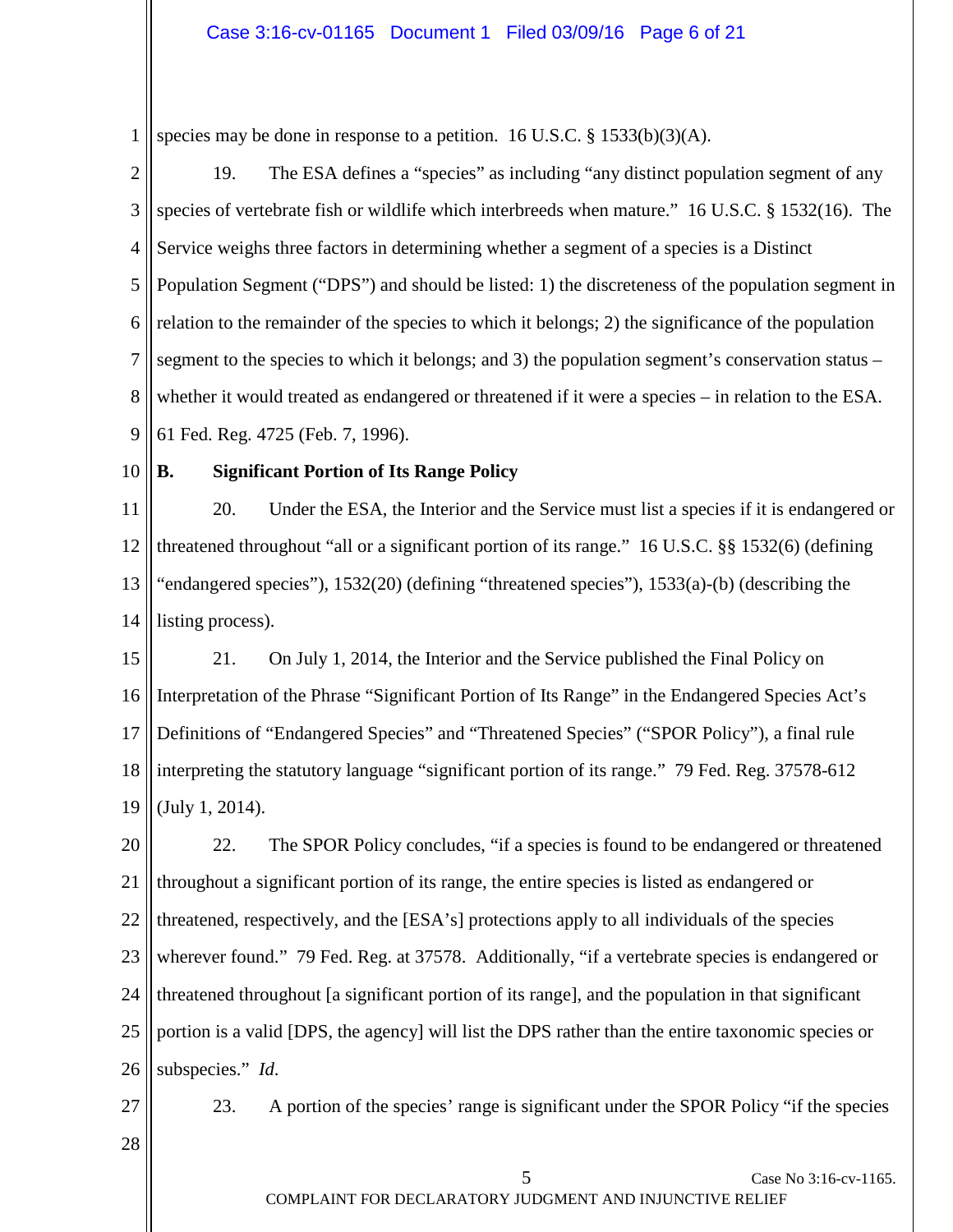#### Case 3:16-cv-01165 Document 1 Filed 03/09/16 Page 7 of 21

1 2 3 4 is not currently endangered or threatened throughout all of its range, but the portion's contribution to the viability of the species is so important that, without the members in that portion, the species would be in danger of extinction, or likely to become so in the foreseeable future, throughout all of its range." *Id*.

5 6 7 8 9 10 24. In the SPOR Policy, the Service defined a species' range as "the general geographical area within which that species can be found at the time [the agency] makes any particular status determination." *Id*. Historical range is not considered as part of the "significant portion of its range" analysis. The Service chose not to include historical range because the text of the ESA, specifically, the phrase "is in danger of extinction" is in the present tense. 79 Fed. Reg. at 37583.

11 12 13 14 15 16 17 25. The Service will only analyze whether a portion of the species' range is significant if the species is not already listed on "all" of its range. 79 Fed. Reg. at 37579. In making a listing determination, the agency will first look at whether a species classifies for rangewide listing. *Id*. Under the SPOR Policy, the agency then looks to portions and asks "whether the species would be in danger of extinction or likely to become so in the foreseeable future without that portion, i.e., if the members of that portion were not just currently imperiled, but already completely extirpated." 79 Fed. Reg. at 37581.

18 19 20 21 22 23 24 25 26 27 26. The determination of a portion's significance depends on whether the species on that portion of the range is biologically important to the conservation of the species as a whole using the concepts of redundancy, resiliency, and representation ("the three Rs"). 79 Fed. Reg. at 37581. Resiliency "refers to the capacity of an ecosystem, population, or organism to recover quickly from disturbance by tolerating or adapting to changes or effects caused by a disturbance or combination of disturbances." *Id*. at 22839. Redundancy "refers to the ability of a species to compensate for fluctuations in or loss of populations across the species' range such that the loss of a single population has little or no lasting effect on the structure and functioning of the species as a whole." *Id.* Representation "refers to the conservation of the diversity of a species, including genetic makeup." *Id*. The analysis of the three Rs "evaluates current and anticipated threats."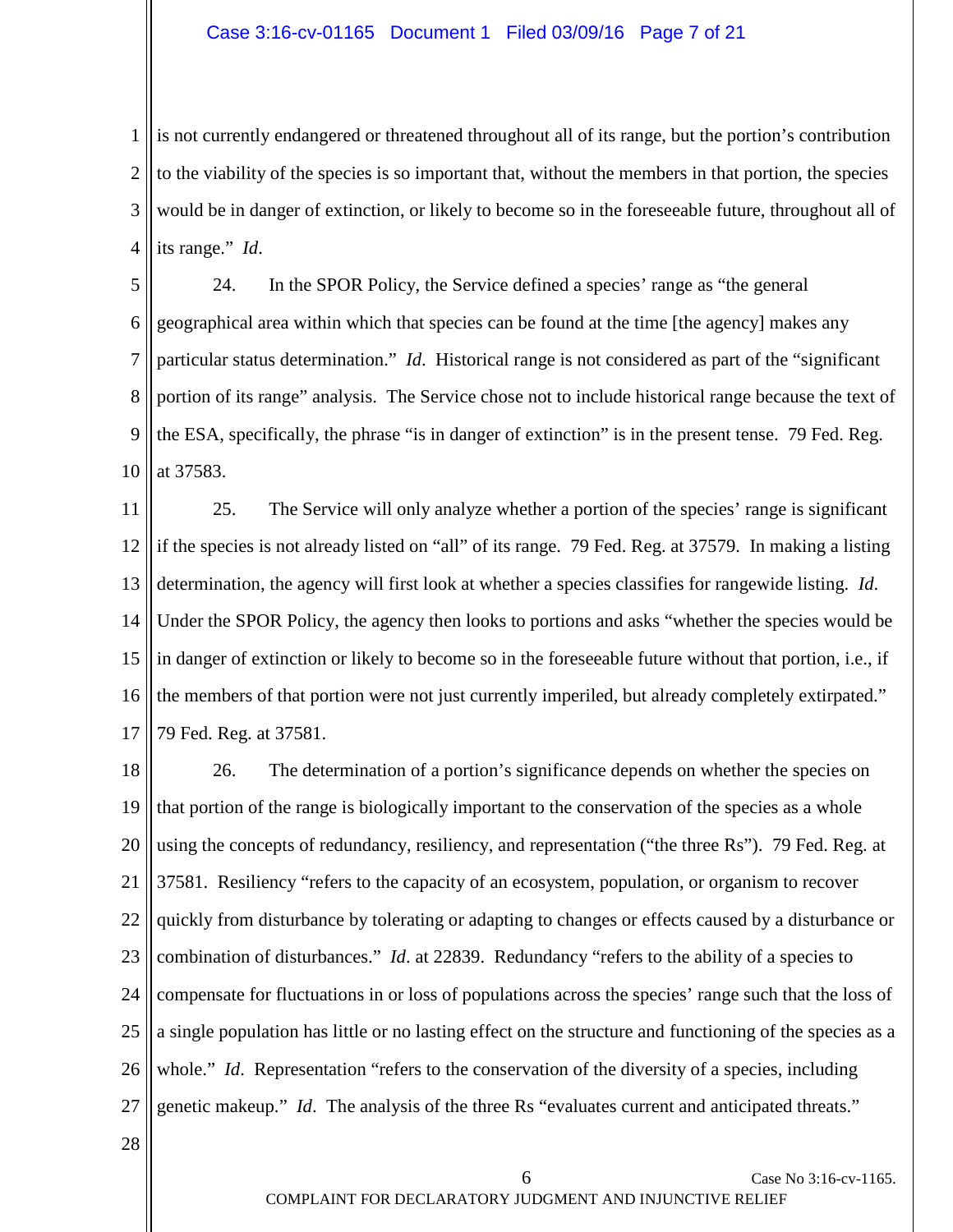1 79 Fed. Reg. at 37582.

2 3 4 5 6 7 8 9 27. In the SPOR Policy, the Service provides examples of when a portion of the range of a species might be significant: if the remainder of the population "might not be large enough to be resilient to environmental catastrophes or random variations in environmental conditions," if the viability of the species depends on the portion to maintain a high-enough growth rate, if the spatial structure of the remainder would be too disrupted and fragmented to persist, or if the portion of the range population "contains important elements of genetic diversity" that make the entire species diverse enough to allow for adaptation to changing environmental conditions. 79 Fed. Reg. 37583.

10 11 28. The Service relied on the SPOR Policy in making its determination to withdraw the proposed listing for the Bi-State Sage-Grouse.

12

## **C. Policy for the Evaluation of Conservation Efforts**

13 14 15 29. Under the ESA, the Service shall make listing decisions "after taking into account those efforts, if any, being made by any State or foreign nation, or any political subdivision of a State or foreign nation, to protect such species." 16 U.S.C. § 1533(b)(1)(A).

16 17 18 19 20 30. On March 28, 2003, Interior and the Service published the Policy for Evaluation of Conservation Efforts When Making Listing Decisions ("Conservation Policy"). 68 Fed. Reg. 15100 (March 28, 2003). The Conservation Policy establishes criteria to be applied by the Service in evaluating whether identified, but not yet implemented, conservation efforts can be considered as part of a listing decision. *Id.* Such efforts can be federal, state, tribal, or private. *Id.* 

21 22 23 24 25 26 27 31. The Service evaluates conservation efforts according to two criteria: (1) certainty of implementation and (2) certainty of effectiveness. *Id.* at 15101. To warrant consideration in a listing decision, the Service must find that a conservation effort is "sufficiently certain to be implemented and effective so as to have contributed to the elimination or adequate reduction of one or more threats to the species identified through the section 4(a)(1) analysis." *Id.* at 15115. The Conservation Policy identifies nine criteria for evaluating certainty of implementation, and six criteria for evaluating certainty of effectiveness. *Id.* at 15114-15.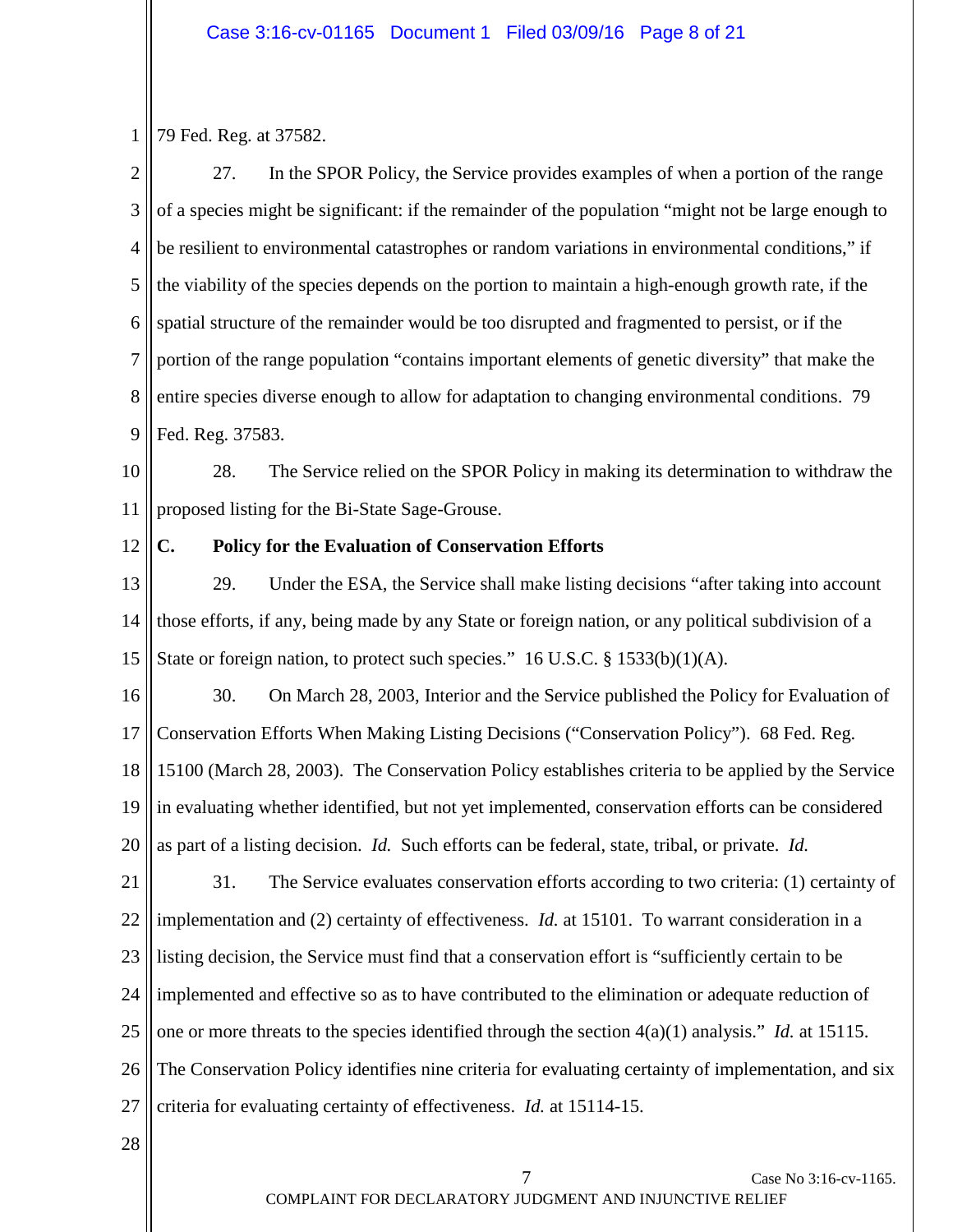1 2 3 32. Regardless of the adoption of a conservation effort, the Service must proceed with appropriate rule-making activity if the best available scientific and commercial data indicates that the species is endangered or threatened. *Id.* at 15115.

4 5 33. In issuing its 2013 Proposed Listing, the Service did not evaluate the 2012 Bi-State Action Plan under its Conservation Policy framework. *See* 78 Fed. Reg. at 64358-64384.

6 7 8 9 10 11 34. In issuing its 2015 Listing Withdrawal, the Service applied the Conservation Policy to the 2012 Bi-State Action Plan. 80 Fed. Reg. at 22828, 22847. The agency concluded that the conservation efforts described in the Bi-State Action Plan met the criteria for certainty of implementation and certainty of effectiveness. *Id.* Based on this determination, the Service concluded that the Bi-State Sage-Grouse DPS was not threatened and withdrew the proposed rule. *Id.* at 22849.

12

## **D. The Administrative Procedure Act**

13 14 35. The Administrative Procedure Act provides for judicial review of "final agency action," 5 U.S.C. § 704, by "adversely affected or aggrieved" persons, 5 U.S.C. § 702.

15 16 17 36. A reviewing court shall "hold unlawful and set aside agency action, findings, and conclusions found to be . . . arbitrary, capricious, an abuse of discretion, or otherwise not in accordance with law." 5 U.S.C. § 706(2)(A).

18 37. The Service's 2015 Listing Withdrawal is reviewable as a final agency action.

19

## **FACTUAL BACKGROUND**

20 **A. Bi-State Sage-Grouse Distinct Population Segment**

21 22 23 24 25 26 38. Sage-grouse are large, striking birds known for their elaborate mating ritual. Males puff their chests, flutter their wings, and emit a unique sound during their mating dance performed on mating grounds called leks. These ground-dwelling birds depend on large, interconnected expanses of sagebrush interspersed with native grasses and flowering plants for food and habitat. 39. Sage-grouse are considered an umbrella species, or a species whose conservation would confer benefits on a host of other birds and mammals in the ecosystem.

27 40. The Service recognizes the sage-grouse found in the far southwestern reach of the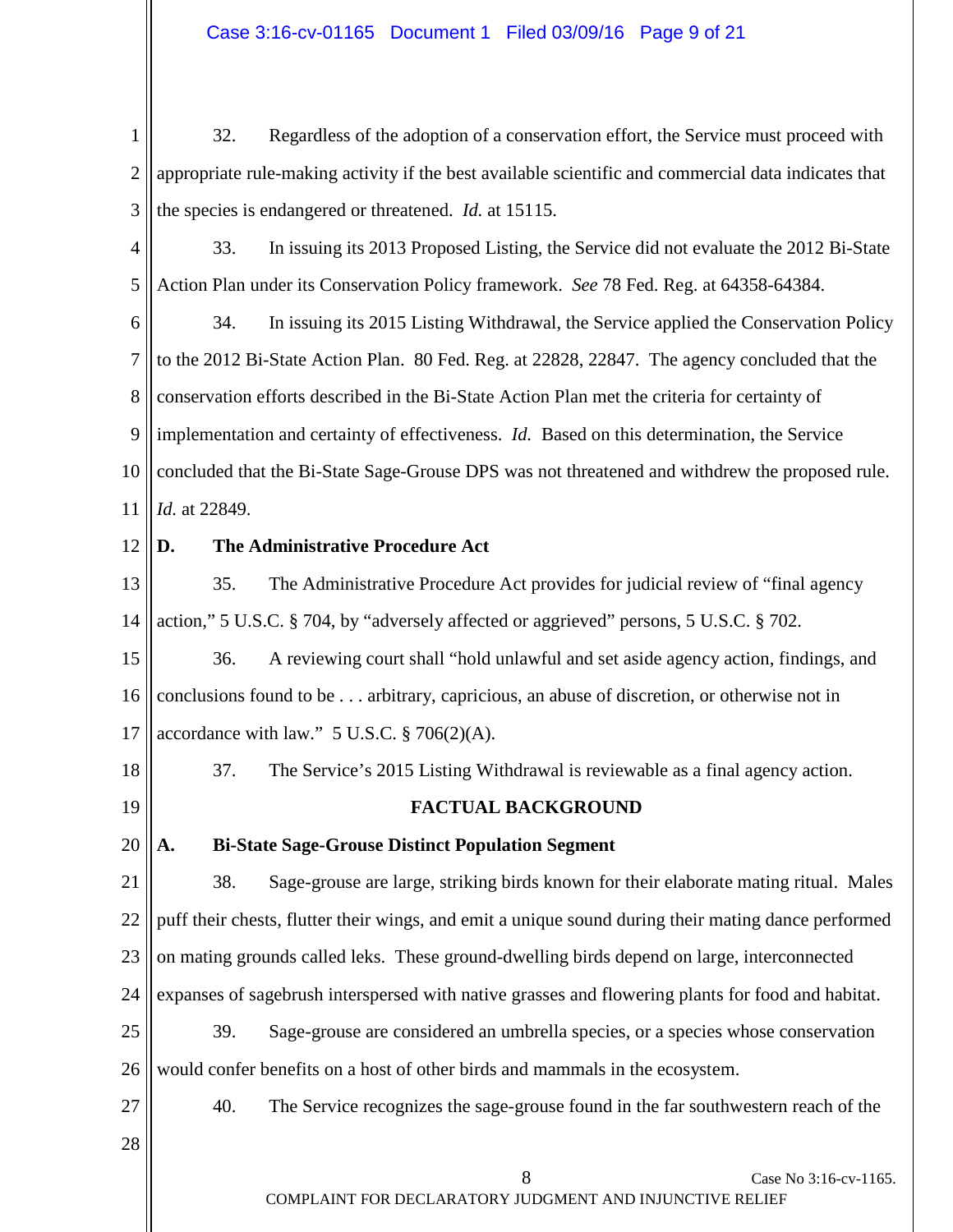## Case 3:16-cv-01165 Document 1 Filed 03/09/16 Page 10 of 21

1 2 3 4 greater sage-grouse's range, the Mono Basin area, as a Distinct Population Segment called the Bi-State Sage-Grouse, a genetically unique and markedly separate population from the rest of the sage-grouse's range. 80 Fed. Reg. at 22829. The Bi-State Sage-Grouse live along the western border of Nevada and the eastern border of California.

5 6 7 8 41. The Service has classified the Bi-State Sage-Grouse into six different population management units including Pine Nut, Desert Creek-Fales, Bodie, Mount Grant, South Mono, and White Mountains. 80 Fed. Reg. at 22830. This is a way of considering separate geographic groupings of Bi-State Sage-Grouse.

9 10 11 42. The Service estimates that across these six population management units there are three to six unique genetic strains of Bi-State Sage-Grouse. 80 Fed. Reg. at 22831. This is a way of considering separate, genetically diverse groupings of Bi-State Sage-Grouse.

12 13 14 15 16 43. Sage-grouse generally have low reproductive rates and are particularly sensitive to habitat fragmentation. U.S. Fish and Wildlife Service, Species Status Assessment: Bi-State Distinct Population Segment of Greater Sage-Grouse at 6 (Mar. 1, 2015) ("2015 Species Report"). The Bi-State Sage-Grouse's small population size and isolation, coupled with stressors caused by human activities, threaten the population's long-term survival. *Id.* at 153.

17 18 19 44. Approximately 54 percent of the Bi-State Sage-Grouse's remaining habitat is managed by the Bureau of Land Management, and 35 percent is managed by the U.S. Forest Service. 2015 Species Report at 133, 138.

20

## **B. Shrinking Habitat and Population Size of Bi-State Sage-Grouse**

21 22 23 45. The range of the Bi-State Sage-Grouse has been curtailed by nearly 50 percent over the past 150 years. 80 Fed. Reg. at 22831. The remaining habitat is reduced in quality and fragmented. *Id*.

24 25 26 27 46. Bi-State Sage-Grouse population loss outpaces habitat loss. The estimated population of Bi-State Sage-Grouse has declined by over 50 percent from historic levels. 80 Fed. Reg. at 22831; 2015 Species Report at 17. A 1995 study estimated a 71 percent decline in sagegrouse populations in the California portion of the Bi-State area. 2015 Species Report at 16. In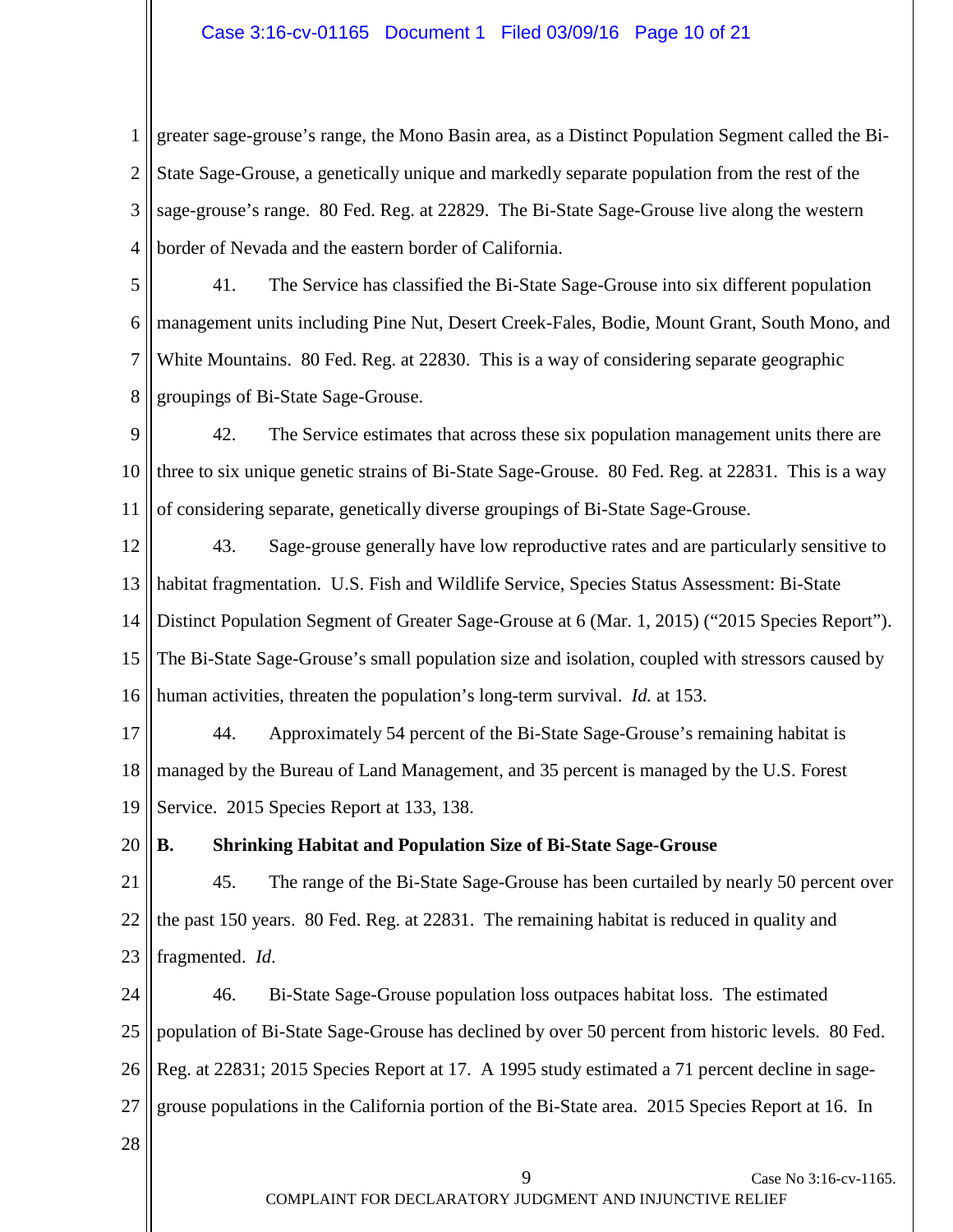## Case 3:16-cv-01165 Document 1 Filed 03/09/16 Page 11 of 21

total, the Bi-State Sage-Grouse DPS is estimated to number between 2,497 to 9,828 birds,

2 3 4 although the Service acknowledges that the higher end of this estimate is overstated. 80 Fed. Reg. at 22831. The low reproductive rate of the Bi-State Sage-Grouse indicates that the population would be slow-growing even in an ideal habitat. 80 Fed. Reg. at 22830.

5 6 47. There are now approximately 43 active leks, with an estimated total of 427 to 1,404 males, across the Bi-State Sage-Grouse range. 80 Fed. Reg. at 22830.

7 8 9 10 11 12 13 14 48. An estimated 5,000 individual birds may be necessary to maintain the evolutionary potential of the Bi-State Sage-Grouse and avoid long-term extinction risk. *See* 2015 Species Report at 123. According to the Service, population size estimates for all six population management units of Bi-State Sage-Grouse fall below this threshold. 80 Fed. Reg. at 22830. The Service has noted that there must be a minimum of 500 breeding birds – male and female birds that are reproducing in a given year – to maintain evolutionary potential of the Bi-State Sage-Grouse. 2015 Species Report at 123. The estimated number of breeding birds is as low as 230. *Id*. at 124.

#### 15 **C. Proposed Listing Rule for Bi-State DPS**

16 17 18 19 20 21 22 23 24 25 26 49. In 2002 and 2005, two separate sets of environmental groups petitioned the Service to emergency list Bi-State Sage-Grouse (then denoted as the Mono Basin Population of the Greater Sage Grouse) as a Distinct Population Segment under the ESA. The Service initially rejected both petitions. In 2007, several Plaintiffs in this action challenged the Service's 90-day finding, 71 Fed. Reg. 76058 (December 19, 2006), that the 2005 Petition did not provide sufficient information to show that the population may warrant listing. *Center for Biological Diversity et al. v. U.S. Fish & Wildlife Service*, Case 3:07-cv-04347-JCS (N.D. Cal.). Pursuant to a settlement agreement in that matter (*Id.,* Dkt. # 25, Stipulated Settlement, Feb. 21, 2008), the Service agreed to again review the petition, found that the Bi-State Sage-Grouse could warrant listing, and issued multiple findings on species' status. *See* Proposed Listing Rule, 78 Fed. Reg. 64358, 64360 (Oct. 28, 2013).

27

50. On May 23, 2010, the Service concluded that the Bi-State Sage-Grouse population

28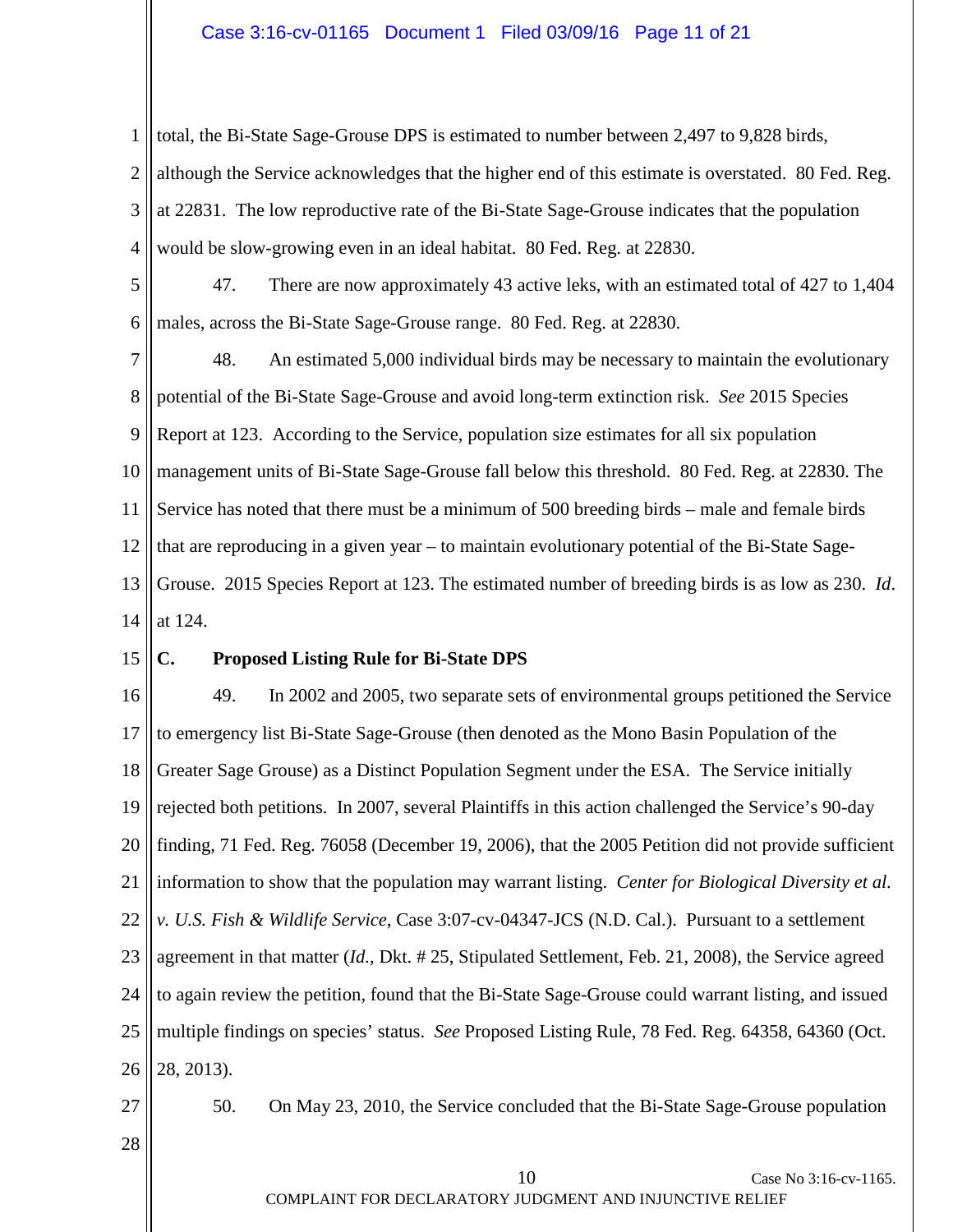1 2 3 is a "listable entity" as a DPS, but that immediate action was precluded by higher listing priorities. *Id.* In other words, the DPS warranted listing as a threatened or endangered species, but was not an agency priority.

4 5 6 7 8 9 10 11 12 51. Separate from the Service's evaluation, on March 15, 2012, various signatory parties finalized and approved the Bi-State Action Plan, an update to the 2004 Greater Sage-Grouse Conservation Plan for the Bi-State Plan Area of Nevada and Eastern California. PECE Evaluation for the Bi-State Distinct Population Segment of Greater Sage-Grouse 2012 Bi-State Action Plan (BSAP) at 2-4 ("PECE Evaluation"). The 2012 Bi-State Action Plan identifies strategies, objectives and actions to achieve long-term conservation of the Bi-State Sage-Grouse and its habitat. *Id.* at 4. The signatory agencies are the Service, Bureau of Land Management, U.S. Forest Service, Natural Resources Conservation Service, U.S. Geological Service, Nevada Department of Wildlife, and California Department of Fish and Wildlife. *Id.*

13 14 15 16 17 52. On October 28, 2013, the Service issued a Proposed Rule to list the Bi-State Sage-Grouse DPS as a threatened species, along with an ESA section 4(d) rule for the threatened listing. 78 Fed. Reg. at 64358. Simultaneously, the Service also proposed designating over 1.8 million acres habitat as critical habitat for the species. Proposed Designation of Critical Habitat, 78 Fed. Reg. 64328 (October 28, 2013).

18 19 20 21 53. Relying on scientific analysis in the 2013 Species Report, the Service identified multiple impacts of "high current or future scope and severity within the DPS" that result in "the present or threatened destruction, modification, or curtailment of its habitat or range, and other natural or manmade threats affecting the DPS's continued existence." 78 Fed. Reg. at 64364.

22 23 24 25 26 27 54. The primary threats identified by the Service include: urbanization and habitat conversion; infrastructure (i.e. fences, power lines, and roads); mining; renewable energy development; grazing and rangeland management; nonnative and native, invasive plants (e.g., pinyon-juniper encroachment, cheatgrass); wildfires and altered fire regime; and small population size and structure. 78 Fed. Reg. at 64373. Other threats impacting the DPS throughout its range are climate change (including drought); recreation; and disease and predation. 78 Fed. Reg. at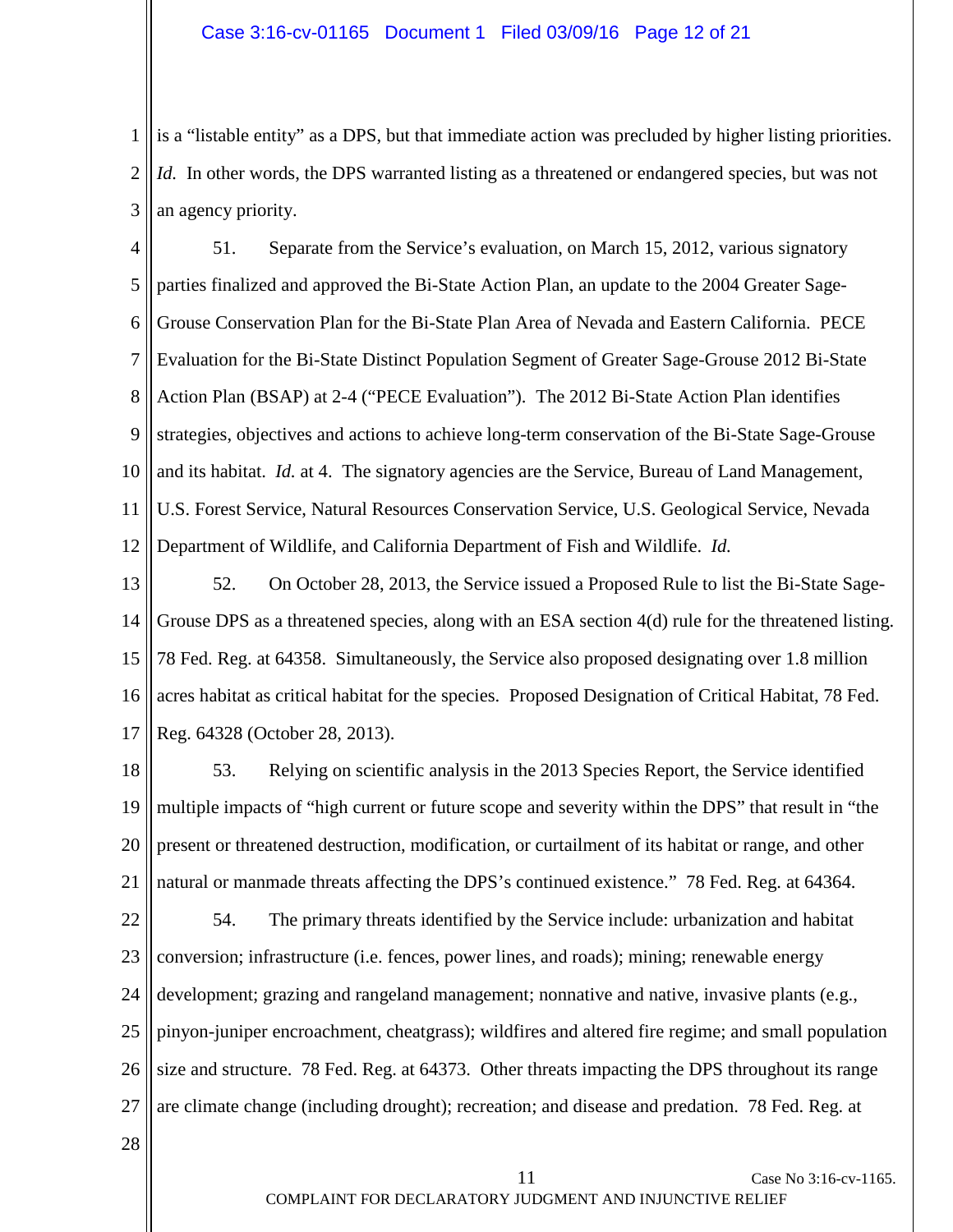1 64373.

2 3 4 55. The Service concluded that the identified threats were "likely acting cumulatively to further contribute to the challenges faced by several Bi-State DPS populations now and into the future." 78 Fed. Reg. at 64373.

5 6 7 8 56. The Service concluded that existing regulatory mechanisms were inadequate to protect the Bi-State Sage-Grouse DPS against the identified threats. 78 Fed. Reg. at 64373. The Service was aware of and considered the 2012 Bi-State Action Plan when it made this determination. *See* 78 Fed. Reg. at 64377, 64373.

9 10 11 12 13 14 15 16 57. In concluding that existing regulatory mechanisms were inadequate, the Service explained that Bi-State Sage-Grouse habitat is largely comprised of federally managed lands, for which existing land use plans "afford relatively broad latitude to managers." *Id.* at 64372. Because implementation is prone to change based on managerial discretion, and such discretion can result in land use decisions that adversely affect sage-grouse habitat, the Service concluded that "most existing Federal mechanisms offer limited certainty as to managerial direction pertaining to sage-grouse conservation, particularly as the Federal mechanisms relate to addressing the threats that are significantly impacting the Bi-State DPS." *Id.* at 64372.

17 18 19 58. The Service asserted that the Bi-State Sage-Grouse DPS was a threatened species "likely to become endangered within the foreseeable future throughout all or a portion of its range." 78 Fed. Reg. at 64373-74.

20

## **D. The 2015 Withdrawal of Proposed Listing for Bi-State DPS**

21 22 23 24 59. On April 23, 2015, the Service withdrew the proposed listing rule, finding that the threats to the Bi-State Sage-Grouse DPS identified in the proposed listing had been – or would be, after further conservation – reduced such that listing was no longer necessary. 80 Fed. Reg. 22828 (Apr. 23, 2015) ("Listing Withdrawal").

25 26 27 60. In withdrawing the listing, the Service relied on some new information, including a population trend analysis ("Coates Analysis") and two genetic evaluations, as well as conservation efforts and plans that existed at the time the Service proposed listing the species. 80 Fed. Reg. at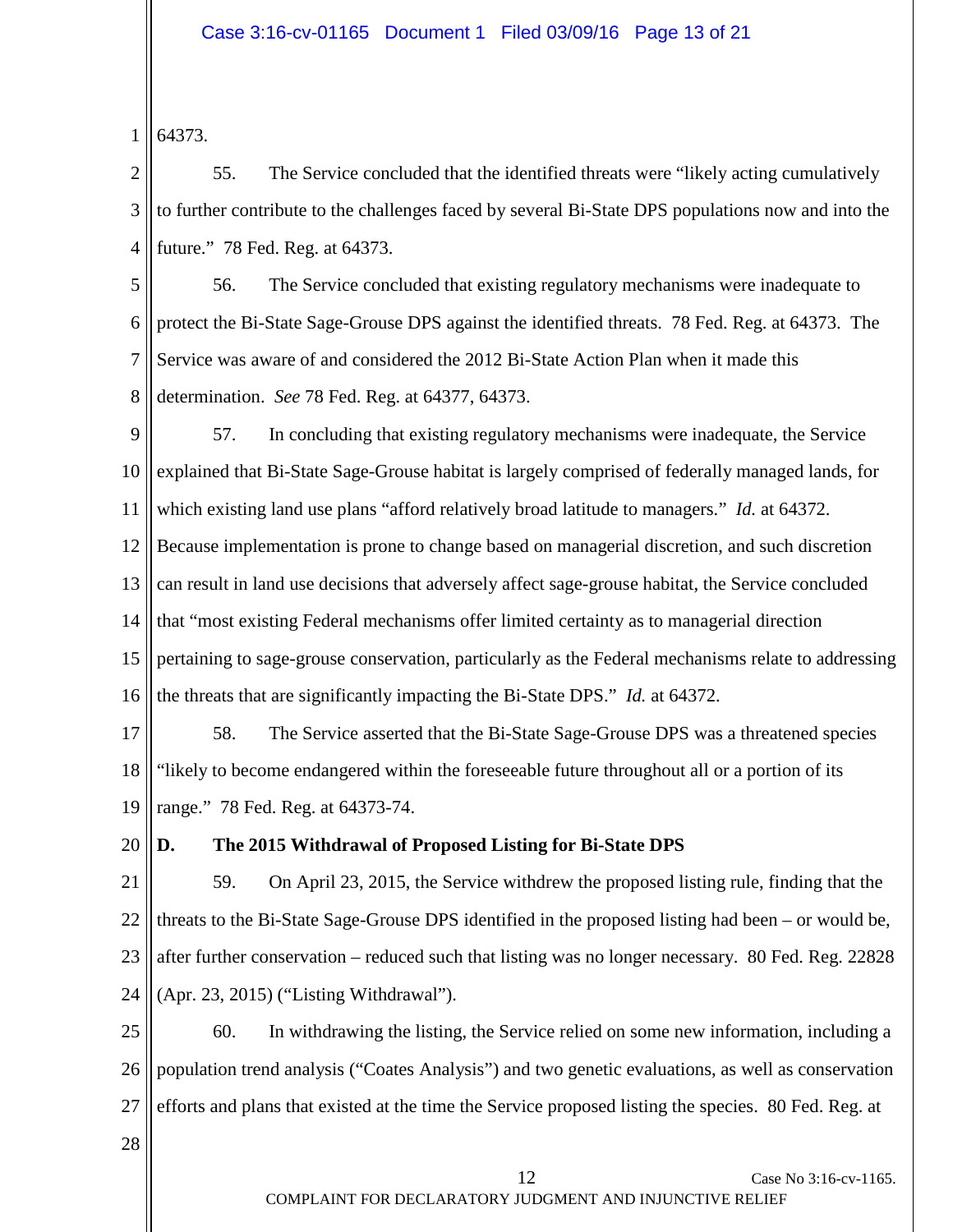1 22830, 22849-50.

2 3 4 5 6 7 8 9 10 61. The Coates Analysis modeled the population trends of four of the six population management units over ten years, from 2003 to 2012. *Id*. at 22830. According to the Service, the Coates Analysis found that four of the six populations had variable population growth over a tenyear period. *Id*. The model's results, however, are not reliable. The model in the Coates Analysis predicted a positive growth rate for the Pine Nut population, *id*. at 22831, but in reality, the single active Pine Nut lek had zero males in 2013 and only a single male in 2014. *Id*. Two other populations could not be evaluated due to data limitations. 80 Fed. Reg. at 22831. Yet the Service used information from the Coates Analysis to conclude that "evaluated populations are, in their entirety, stable." *Id*.

11 12 13 14 15 62. The Service misinterpreted and misapplied the Coates Analysis in the Withdrawal Listing. The model used in the Coates Analysis demonstrated poor support for populations being stable, and instead predicted that the population was unstable with an equal probability of an increasing or decreasing trend. The probability that the population is stable was only 15.8 percent in the model.

16 17 18 19 20 21 22 23 24 25 63. In the Listing Withdrawal, the Service found that the sage-grouse population clusters in multiple population management units are diminishing or may be extirpated. For example, the Mount Grant Unit is experiencing negative growth, and the birds in the Pine Nut Unit could be extirpated and thereby reduce population redundancy within the DPS. *Id*. at 22832- 33. The Service could not estimate the population size or status for the largely isolated White Mountain Unit. *Id*. at 22834. Without future conservation efforts, the Service would anticipate a loss of some populations in the Pine Nut, Desert-Fales, and Mount Grant Units, with a contraction of the remaining range, leaving them more susceptible to extirpation. *Id*. Yet the Service did not find the Bi-State Sage-Grouse is endangered or threatened throughout a significant portion of its range.

26 27 64. The Service analyzed whether three of the at-risk population management units – Pine Nut, Mount Grant, and White Mountain – might be significant portions of the range. 80 Fed.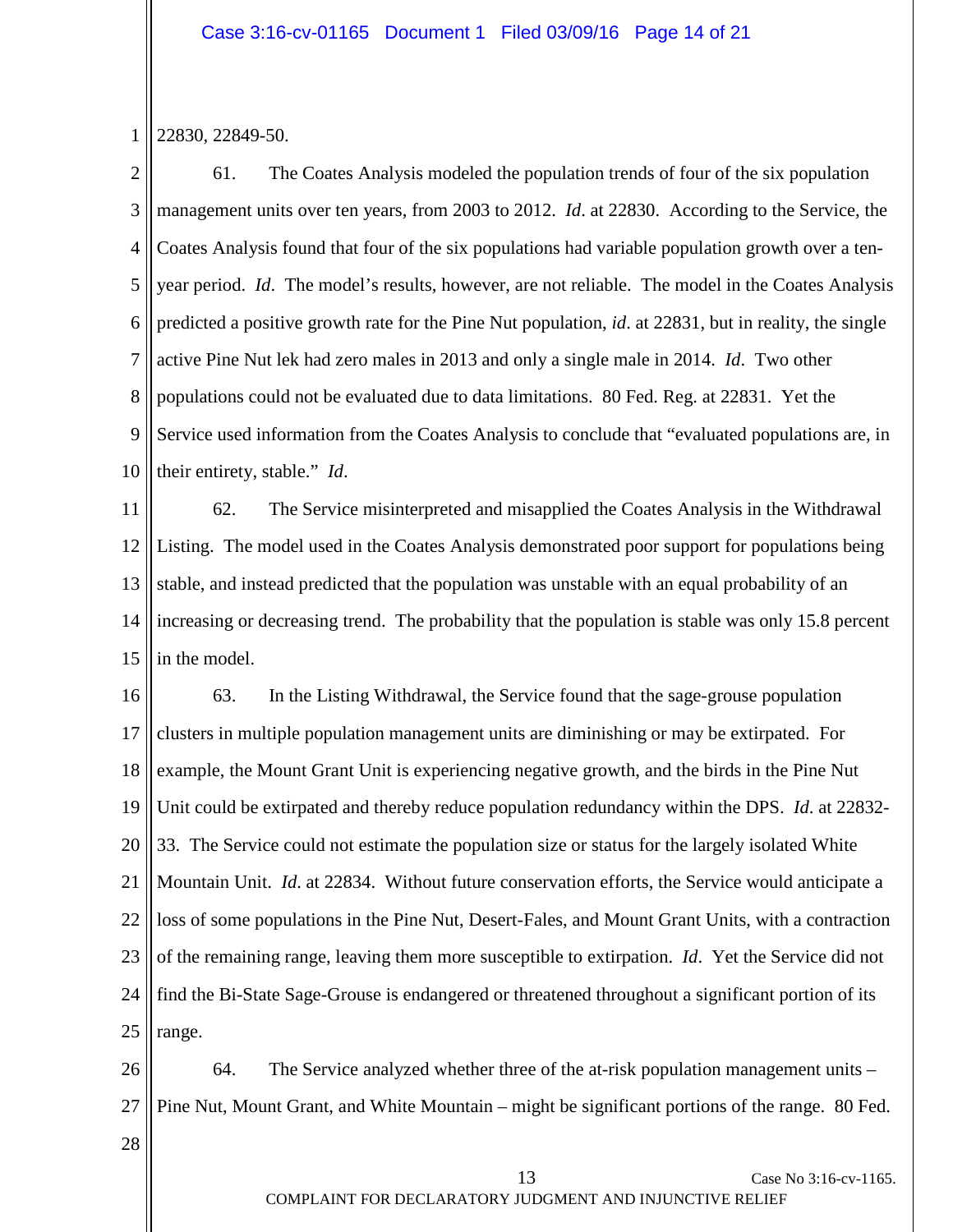## Case 3:16-cv-01165 Document 1 Filed 03/09/16 Page 15 of 21

1 2 3 4 5 Reg. at 22852-53. While acknowledging "there is information available that may lead some to believe that the populations in these three [units] are at risk of becoming endangered in the foreseeable future," the Service concluded that the current and future conservation efforts contradicts that information and extirpation of these smaller populations would not endanger the Bi-State Sage-Grouse on the whole in the foreseeable future. *Id*.

6 7 8 9 65. After the Service issued the proposed rule, signatory agencies to the Bi-State Action Plan had "provided a package of information examining their commitments, including staffing and funding," to implementing the actions outlined in the Bi-State Action Plan. 80 Fed. Reg. at 22828, 22846.

10 11 12 66. Citing the conservation efforts in the 2012 Bi-State Action Plan and the agencies' June 2014 commitment letters, the Service concluded that the Bi-State Sage-Grouse no longer met the definition of a threatened or endangered species under the ESA. *Id.* at 22849-50.

13 14 15 16 17 18 67. The Service published its new evaluation of the Bi-State Action Plan under the Conservation Policy in a separate document attached to the Withdrawal Listing ("PECE Evaluation"). *See* 80 Fed. Reg. at 22847 (summarizing the full PECE Evaluation). In the PECE Evaluation, the Service concluded that the Bi-State Action Plan met the criteria of certainty of implementation and effectiveness and could be considered as part of the basis for the Service's listing determination. PECE Evaluation at 57.

19 20 21 22 23 68. The Bi-State Action Plan does not specifically address mining, renewable energy development, or recreation. PECE Evaluation at 45-46. The Service states that "minimal efforts are expected to be applied in the near future" to the threats of infrastructure, mining, renewable energy development, recreation, disease, predation, and contaminants, in order to focus the "majority of conservation efforts" on significant impacts. PECE Evaluation at 44.

24 25 26 69. The Bi-State Action Plan focuses on strategies to address wild horse grazing issues, PECE Evaluation at 38-39, but does not adequately identify concrete efforts to address livestock grazing.

27

70. The Bi-State Action Plan describes strategies to address pinyon-juniper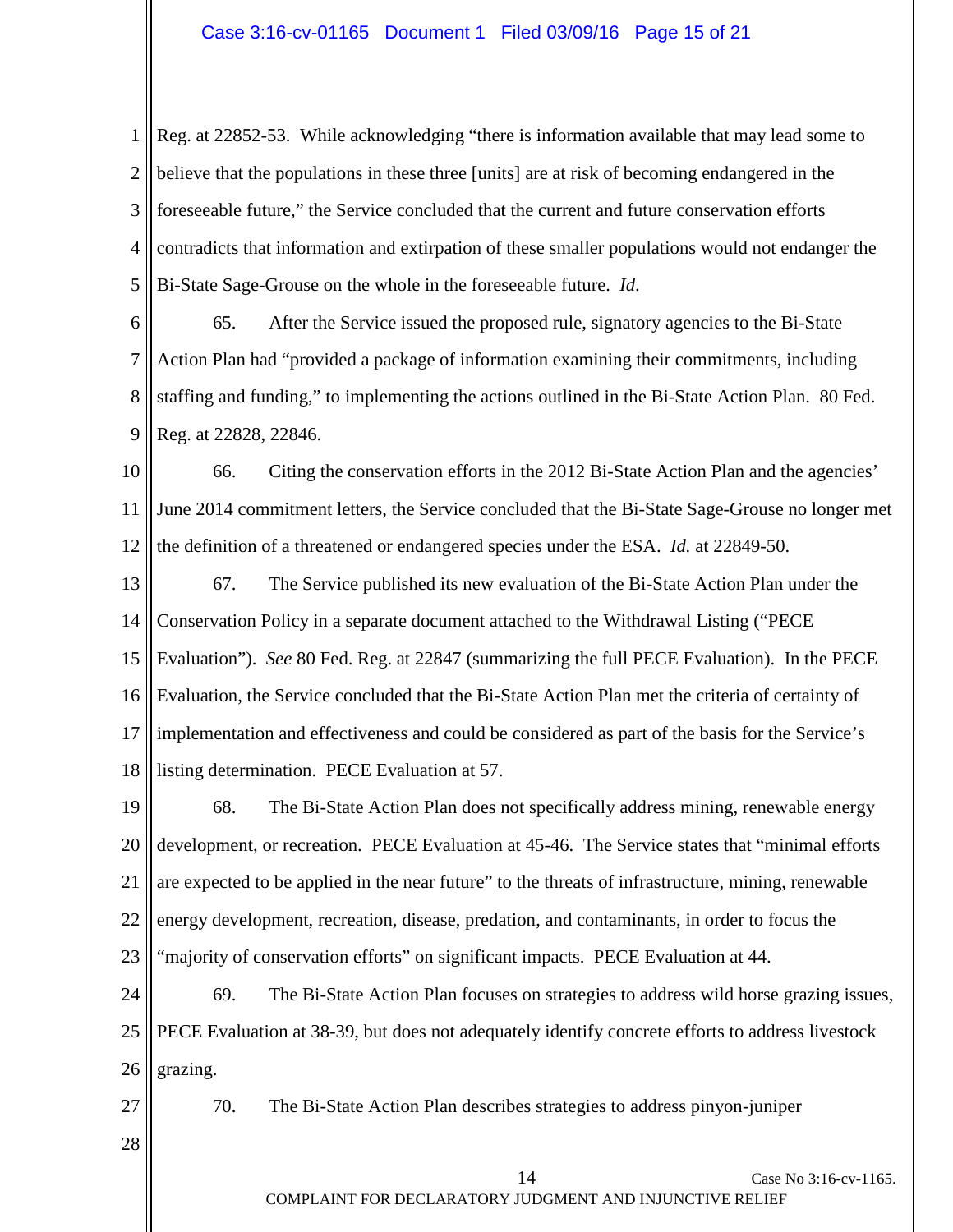1 2 encroachment, PECE Evaluation at 39-40, but does not adequately identify concrete efforts to address cheatgrass.

3 4 71. The Bi-State Action Plan does not adequately address threats to the population from small population size and structure.

5 6 7 8 9 10 72. The Service recognized that the 11 percent of suitable sage-grouse habitat under private ownership may be impacted by current grazing or ranching activities, and may be "targeted for development because of their proximity to recreation sites, aesthetics, or water rights." PECE Evaluation at 37*.* That land harbors the majority of the Bi-State's critical brood rearing habitat. *Id.* The Service nonetheless concluded that the Bi-State Action is certain to be effective in conserving the species.

11 12 13 14 73. Despite finding that federal mechanisms offer limited certainty as to managerial discretion in 2013, the Service relied on land use plans, Forest Plans, and Resource Management Plans across the 89 percent of habitat occurring on federal lands in concluding that the Bi-State Action Plan is sufficiently certain to be implemented. *See* PECE Evaluation at 11-13.

15 16 17 74. The Bi-State Action Plan contains no commitment, or even plan, to implement many of the measures the Service emphasized in its determination that threats to the Bi-State Sage-Grouse DPS are adequately addressed.

18 19 20 21 75. The Service failed to adhere to the best available scientific information concerning direct, indirect, and cumulative threats to the Bi-State Sage-Grouse populations and habitat, including but not limited to threats from invasive native and non-native plants, wildfire, infrastructure, urbanization, habitat conversion, livestock grazing, and climate change.

22 23 24 25 26 27 76. The Service improperly defined the foreseeable future as 30 years, *see* 80 Fed Reg. at 22849, although researchers were able to project probability of persistence up to 100 years. *See* Garton, et al, "Greater sage-grouse population dynamics and probability of persistence," 38 Studies in Avian Biology 293, 303-04, 325 (2011) ("2011 Garton Report"). The 2011 Garton Report is the same study that the Service relied on to consider the foreseeable future over 30 years and also projects probability 100 years into the future. Garton Report at 303-04. In 2015, Garton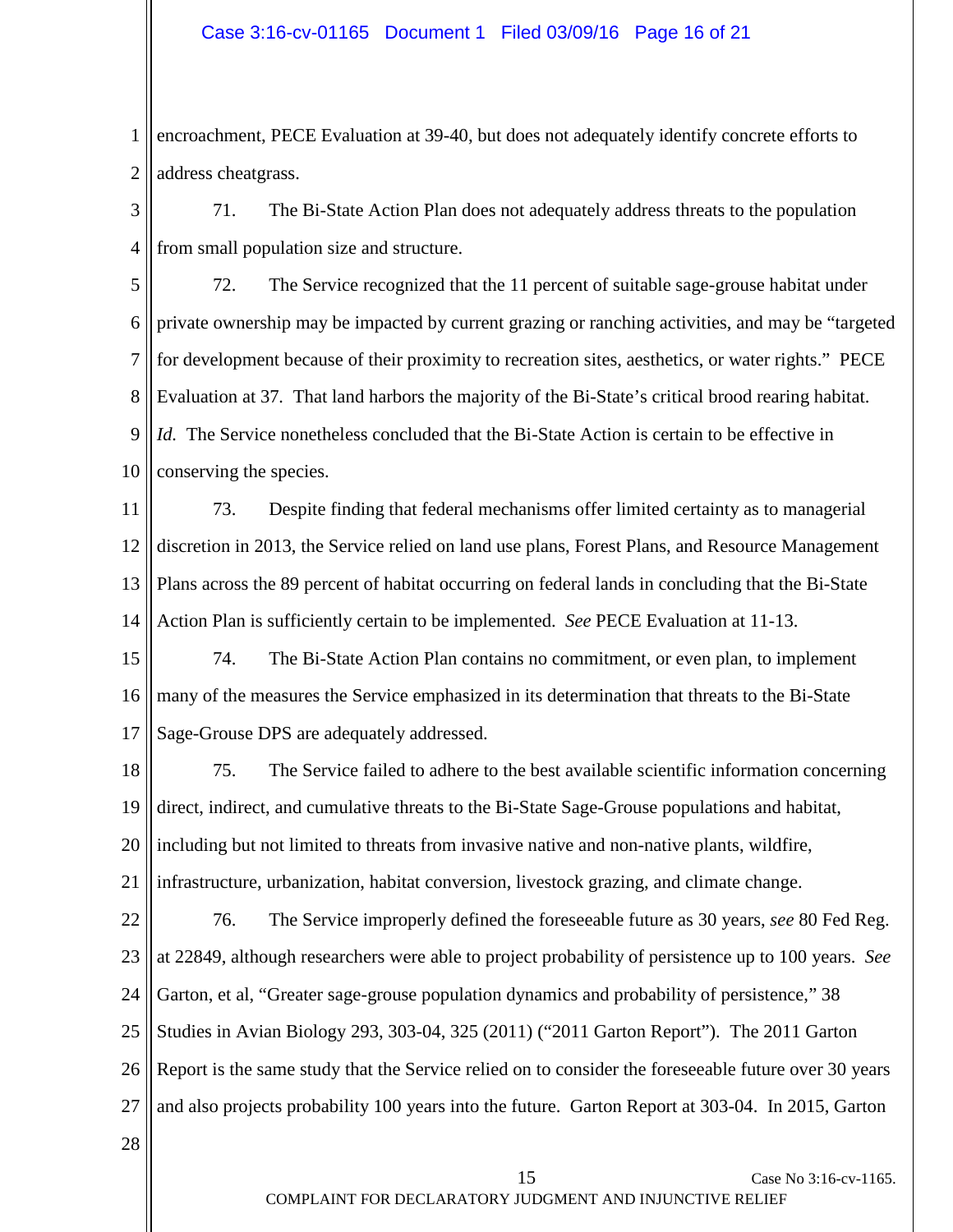## Case 3:16-cv-01165 Document 1 Filed 03/09/16 Page 17 of 21

1 2 3 4 5 6 7 8 9 10 11 12 13 14 15 16 17 18 19 20 21 22 23 24 25 26 27 28 16 Case No 3:16-cv-1165. COMPLAINT FOR DECLARATORY JUDGMENT AND INJUNCTIVE RELIEF et al. updated their 2011 information and issued a report that was provided to the Service before the Withdrawal Decision was made. Garton et al. divide the Bi-State population into northern and southern sub-areas rather than following the PMU framing. They found a greater risk of both the South Mono population and the North Mono population declining below the quasi-extinction threshold at 100 years than at 30 years in both areas. 2015 Garton Report at 13-14, 41 (Table 6). 77. In the Listing Withdrawal, the Service considered and inappropriately disregarded the three Rs – resiliency, redundancy, and representation – as they relate to the Bi-State Sage-Grouse. 80 Fed. Reg. at 22839-40. The Service found that Bi-State Sage-Grouse resiliency might be reduced, but that genetic diversity and conservation measures mitigated that reduction. *Id*. The Service acknowledge that Bi-State Sage-Grouse redundancy "could be a concern into the future" and that if one of the three to six genetically unique populations was "permanently lost, the DPS' population redundancy would be lowered, thereby decreasing the DPS' chances of survival in the face of [potential catastrophic events such as drought]," but that conservation measures sufficiently reduced these threats. *Id*. 78. On December 22, 2015, Plaintiffs submitted to the Service and Interior a 60-day notice of intent to sue over the Listing Withdrawal for violations of the ESA and the APA. **CLAIMS FOR RELIEF First Cause of Action (Violation of the ESA – Defendants' Listing Withdrawal Decision Is Arbitrary, Capricious, and Contrary to the ESA)** 79. Plaintiffs hereby re-allege and incorporate by reference the allegations of paragraphs 1 through 78 herein as if set forth in full. 80. The Service's decision in the Listing Withdrawal that the Bi-State Sage-Grouse does not warrant ESA protection violated the ESA because the Service failed to properly apply the ESA's listing factors, failed to adhere to the best available science, and failed to adequately explain why it reversed course and denied protection to the Bi-State Sage-Grouse and its habitat.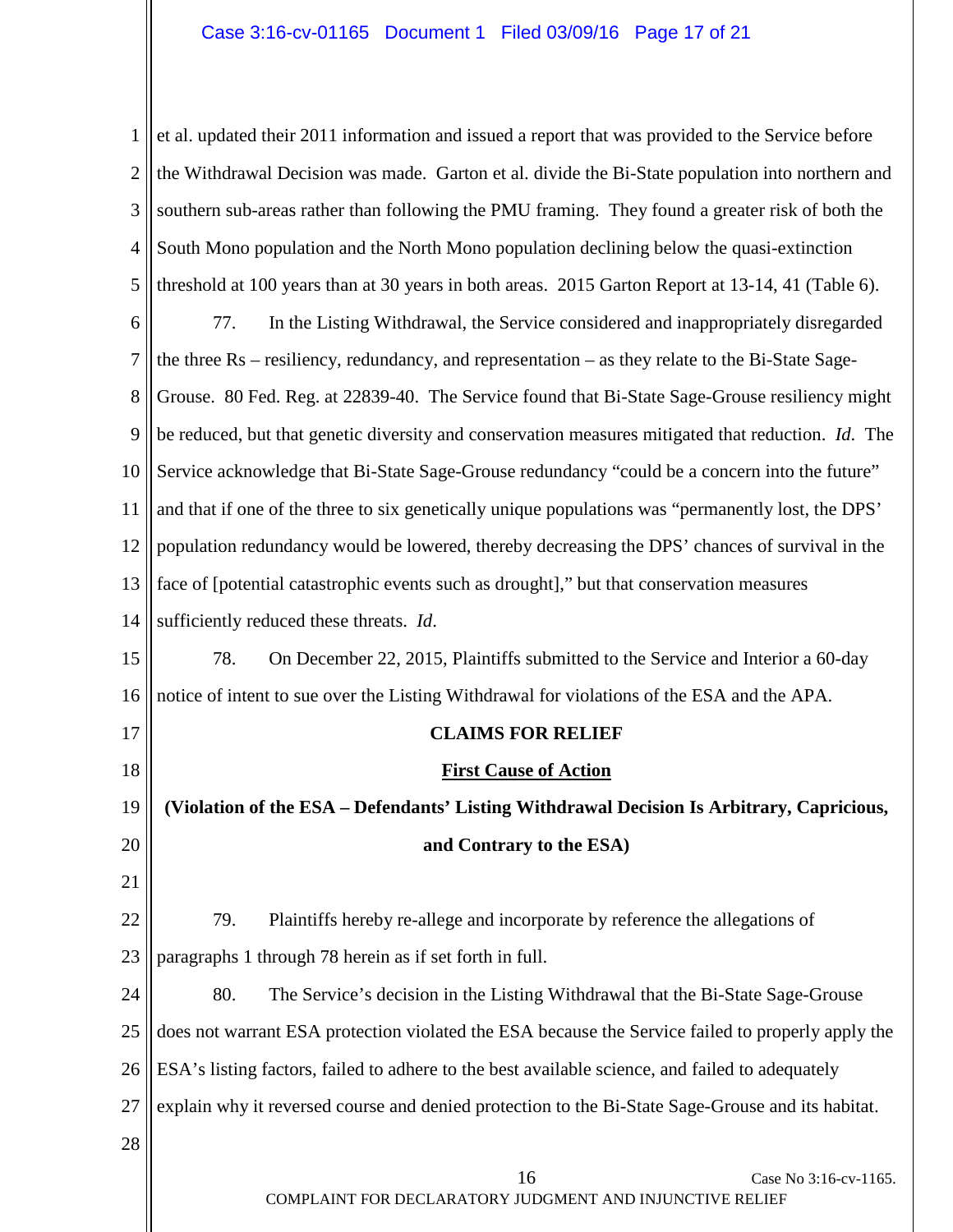1 16 U.S.C. 1533(a)(1). In particular, the Service erred in concluding that the Bi-State Sage-Grouse 2 || is not endangered or threatened by:

| 3  | (a) Failing to adhere to the best available science, which shows that an estimated                |  |
|----|---------------------------------------------------------------------------------------------------|--|
| 4  | 5,000 individual birds may be necessary to maintain the evolutionary potential                    |  |
| 5  | of the Bi-State Sage-Grouse and avoid long-term extinction risk, see 2015                         |  |
| 6  | Species Report at 123, and the population size for all six population management                  |  |
| 7  | units of Bi-State Sage-Grouse now fall below this threshold, 80 Fed. Reg. at                      |  |
| 8  | 22830;                                                                                            |  |
| 9  | (b) Improperly defining the foreseeable future as 30 years, when researchers the                  |  |
| 10 | Service relied on were able to project probability of persistence up to 100 years;                |  |
| 11 | (c) Improperly interpreting the model results from Coates et al. to find that                     |  |
| 12 | populations were stable;                                                                          |  |
| 13 | (d) Concluding that existing regulatory mechanisms including measures in current                  |  |
| 14 | land use plans, Forest Plans, and Resource Management Plans adequately                            |  |
| 15 | protect Bi-State Sage-Grouse across the 89 percent of habitat occurring on                        |  |
| 16 | federal lands;                                                                                    |  |
| 17 | (e) Concluding that existing regulatory mechanisms including measures in the Bi-                  |  |
| 18 | State Action Plan adequately conserve the Bi-State Sage-Grouse;                                   |  |
| 19 | Failing to adhere to the best available science concerning the direct, indirect and<br>(f)        |  |
| 20 | cumulative threats to Bi-State Sage-Grouse populations and habitat in its                         |  |
| 21 | "threats analysis," including by dismissing the significant threats posed by                      |  |
| 22 | mining and energy development and the significance of widespread and ongoing                      |  |
| 23 | impacts from grazing on habitat even if all proposed mitigation measures were                     |  |
| 24 | put in place.                                                                                     |  |
| 25 | 81.<br>As a result of all of these errors, the Service's Listing Withdrawal was and is            |  |
| 26 | arbitrary, capricious, an abuse of discretion and otherwise not in accordance with the ESA and is |  |
| 27 | actionable under the APA. $5$ U.S.C. $\S$ 706(2).                                                 |  |
| 28 |                                                                                                   |  |
|    | 17<br>Case No 3:16-cv-1165.                                                                       |  |

COMPLAINT FOR DECLARATORY JUDGMENT AND INJUNCTIVE RELIEF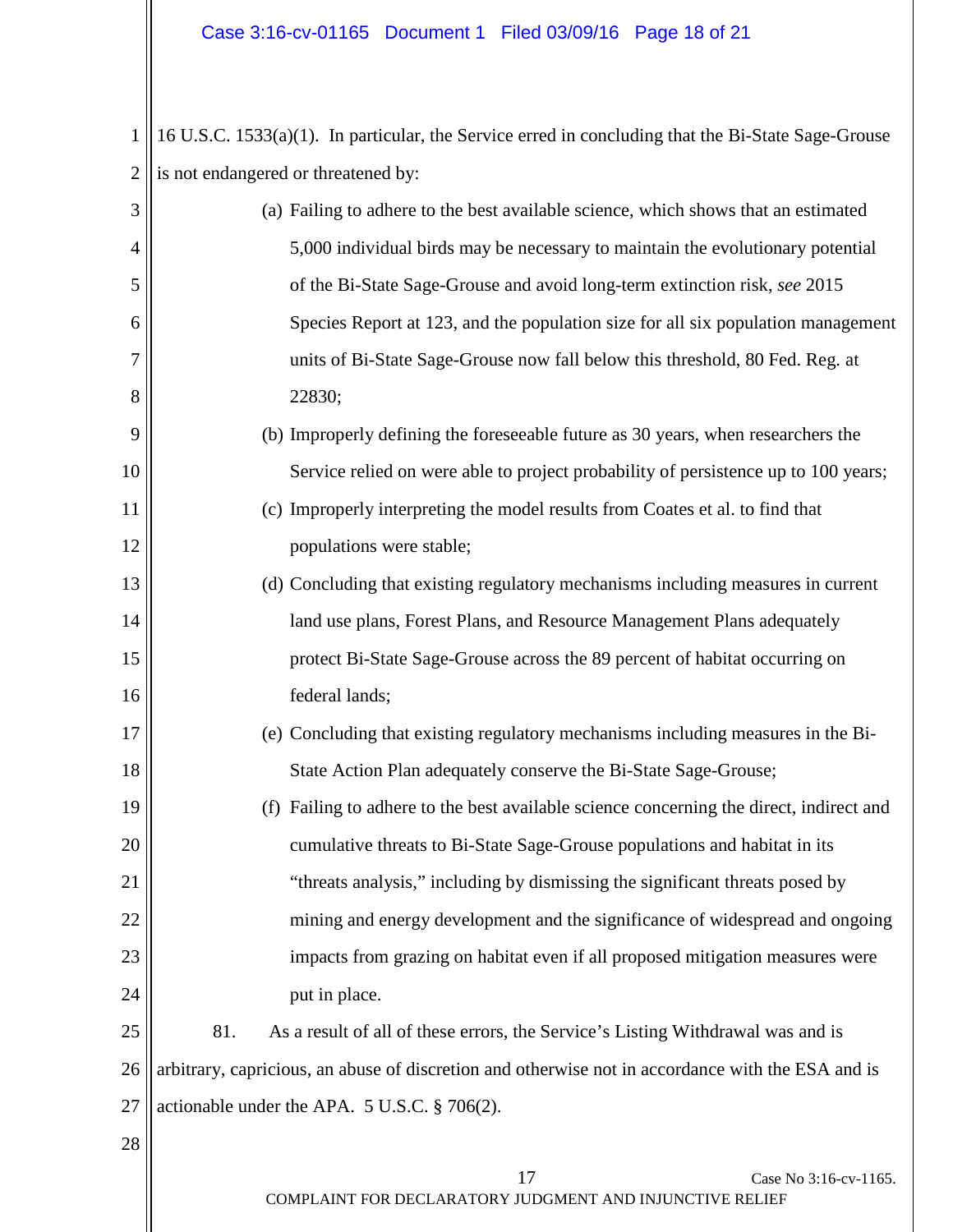1 2

3

4

5

6

#### **Second Cause of Action**

**(Violations of the ESA – Defendants' Adoption of the Policy Interpreting "Significant Portion of Its Range" is Arbitrary, Capricious, and Contrary to the Statutory Language; and In Relying on that Policy Defendants Failed to Analyze Threats to the Bi-State Sage-Grouse Throughout a Significant Portion of its Range)**

7 8 82. Plaintiffs hereby reallege and incorporate by reference the allegations of paragraphs 1 through 81 herein as if set forth in full.

9 10 11 12 13 14 15 16 83. The Service violated the ESA in adopting the Significant Portion of its Range ("SPOR") Policy. It unlawfully defines "range" as the species geographic area at the time of listing rather than the area the species historically inhabited, renders the terms "significant portion of its range" in the definitions of "endangered species" and "threatened species" superfluous, and sets such a high threshold for "significant portion of its range" that the SPOR Policy can never be invoked to protect a species that would not otherwise be eligible for listing under the ESA. The Service's adoption of the SPOR Policy was arbitrary, capricious, an abuse of discretion and otherwise not in accordance with the ESA and is actionable under the APA. 5 U.S.C. § 706(2).

17 18 19 20 21 22 23 24 25 26 27 84. The Service violated the ESA by misapplying the SPOR Policy in the Listing Withdrawal when it concluded that a bird species living on a highly fragmented area consisting of less than 50 percent of its original habitat could lose three of its six remaining populations and still not be at any foreseeable risk of extinction, and in concluding that there were no portions of the Bi-State Sage-Grouse DPS that may be significant. 80 Fed. Reg. at 22853. The Service erred in determining that the Bi-State Sage-Grouse DPS is not endangered or threatened in a significant portion of its range because the best available data and information shows that the population size for all six population management units of Bi-State Sage-Grouse already fall below this threshold necessary to maintain the evolutionary potential of the Bi-State Sage-Grouse and avoid long-term extinction risk, *see* 2015 Species Report at 123, 80 Fed. Reg. at 22838-39, and significant risk of extirpation for at least three of the population management units, the Pine Nut, Mount Grant, and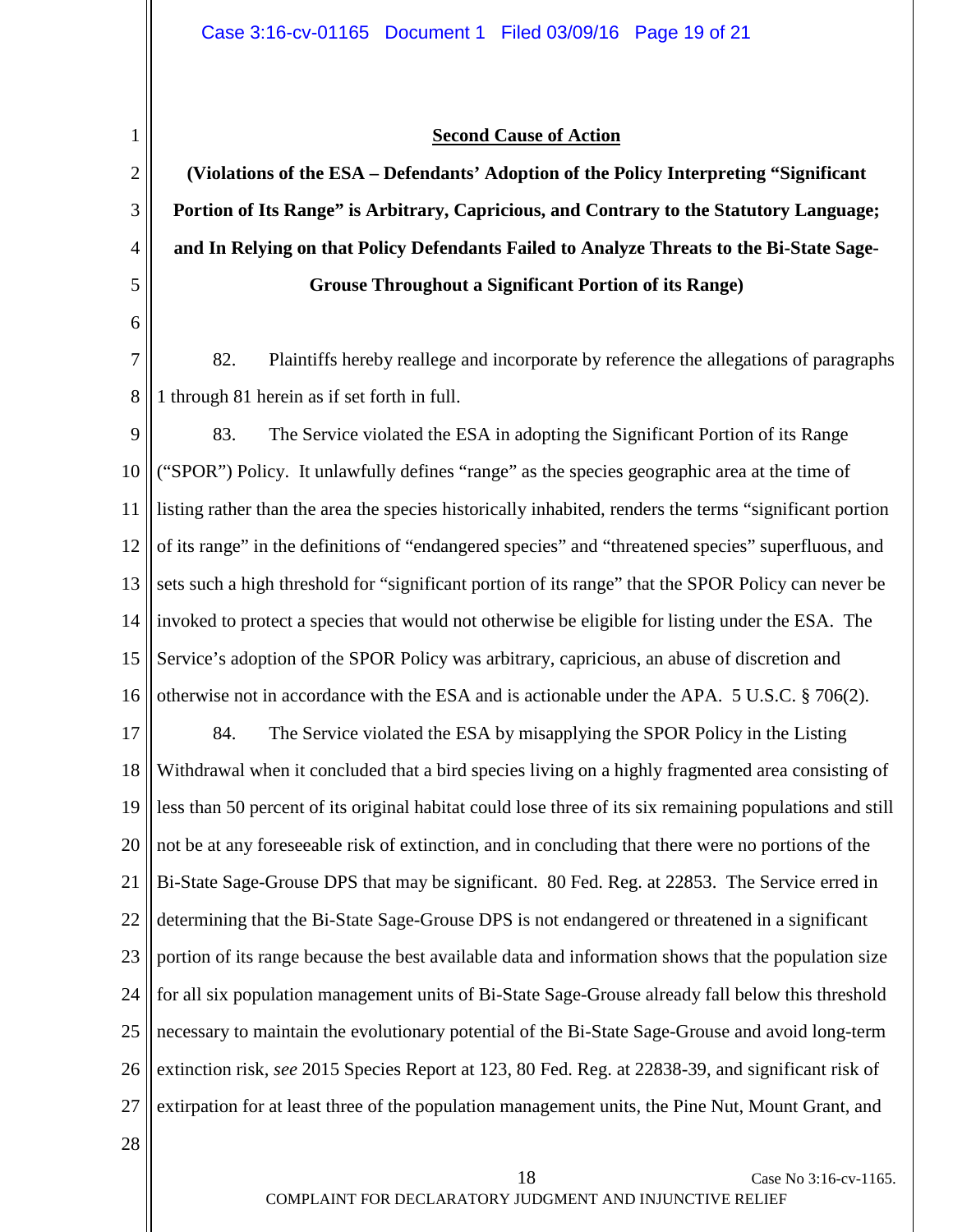1 2 3 4 White Mountains PMUs, 80 Fed. Reg.22853. Should any of these populations be lost, the entire DPS will be at risk of extinction, and therefore, the species is at risk of extinction across a significant portion of its range. 85. As a result of all of these errors, the Service's Listing Withdrawal and its

5 6 7 conclusion that the species was not at risk throughout a significant portion of its range was and is arbitrary, capricious, an abuse of discretion and otherwise not in accordance with the ESA and is actionable under the APA. 5 U.S.C. § 706(2).

9 10 11 **(Violations of the ESA – Defendants' Application of its Own "Policy on the Evaluation of Conservation Efforts" to the Bi-State Sage-Grouse Withdrawal Decision Is Arbitrary, Capricious, and Contrary to the ESA)**

**Third Cause of Action**

13 14 86. Plaintiffs hereby reallege and incorporate by reference the allegations of paragraphs 1 through 85 herein as if set forth in full.

15 16 17 18 19 20 21 22 23 87. In addition to violating the ESA statutory requirements in finding that existing regulatory mechanisms were adequate to protect the species, 16 U.S.C. § 1533(a)(1)(D), the Service also violated the ESA by misapplying the nine criteria in the Service's Conservation Policy for evaluating certainty of implementation of conservation efforts for the 2012 Bi-State Action Plan. Although the Bi-State Action Plan discusses funding commitments, it is a voluntary agreement that contains no commitment to implement many of the measures the Service emphasized in its determination that threats to the Bi-State Sage-Grouse DPS are adequately addressed. It also does not fully identify the specific conservation measures proposed. 88. The Service also violated the ESA by misapplying the six criteria in its

24 25 26 27 Conservation Policy for evaluating certainty of effectiveness for conservation efforts included in the 2012 Bi-State Action Plan. The Bi-State Action Plan does little to address risks from livestock grazing, small population size and structure, cheatgrass, mining, renewable energy development, and recreation, each of which the Service previously identified as threats to the Bi-State Sage-

28

8